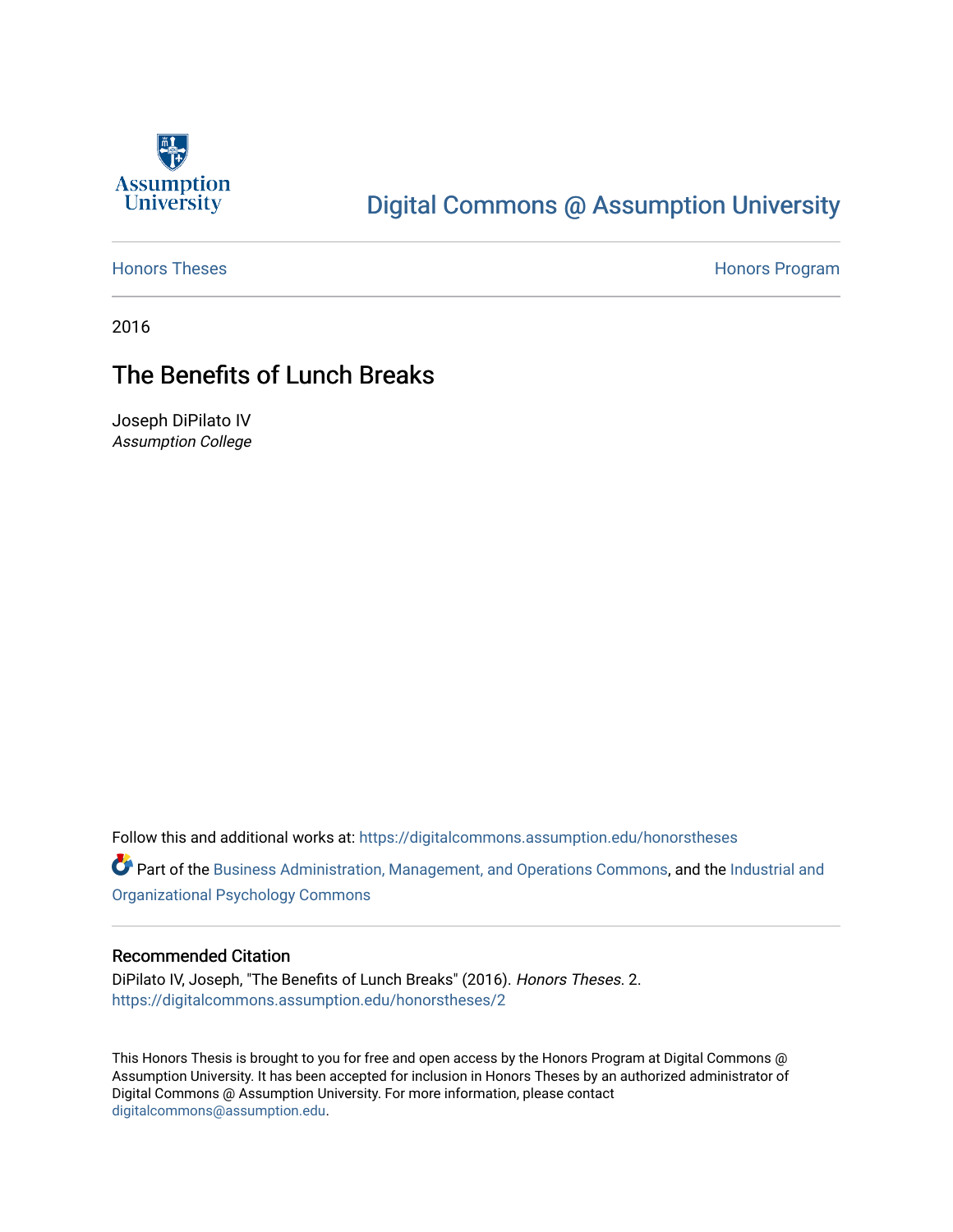The Benefits of Lunch Breaks By Joseph DiPilato IV Faculty Supervisor: Prof. Catherine Pastille Management/Industrial-Organizational Psychology

A Thesis Submitted to Fulfill the Requirements of the Honors Program at Assumption College

April 2016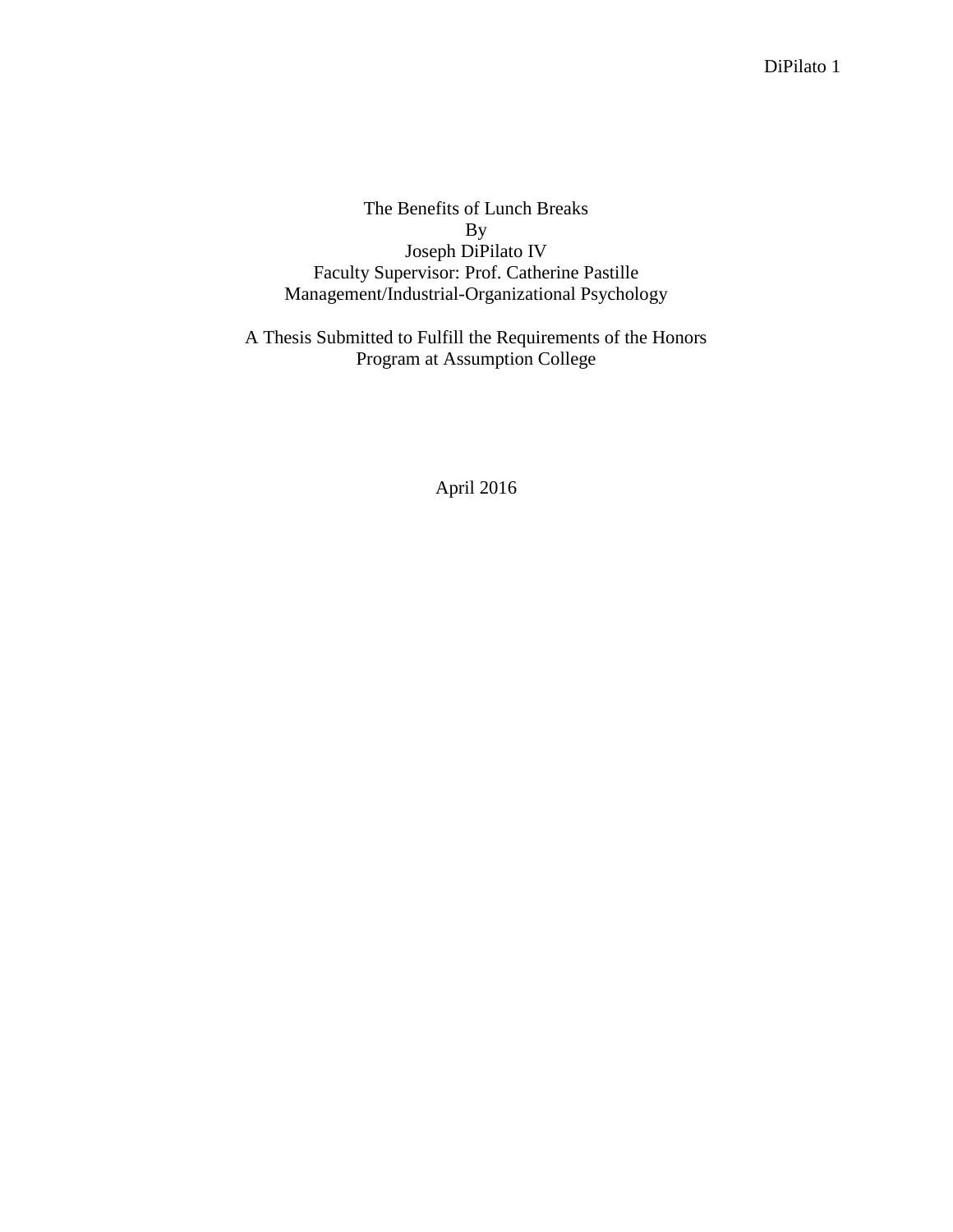## Table of Contents

| Introduction                                                         | $\overline{4}$ |
|----------------------------------------------------------------------|----------------|
| Background                                                           | 6              |
| Benefits and Risks Involved with Break-Taking Behaviors              | 8              |
| Vigilance Decrement                                                  | 8              |
| <b>Negative Emotional States</b>                                     | 9              |
| <b>Stress</b>                                                        | 9              |
| <b>Work Burnout</b>                                                  | 10             |
| Lower Productivity                                                   | 12             |
| <b>Impaired Sleep</b>                                                | 12             |
| Work Conditions that Influence Break-Taking Behaviors                | 14             |
| Autonomy                                                             | 14             |
| Work-Overload                                                        | 16             |
| Work Engagement                                                      | 17             |
| Approaches to Mitigating Risks of Ineffective Break-Taking Behaviors | 19             |
| <b>Mental Disengagement</b>                                          | 20             |
| <b>Relaxation and Replenishment Practices</b>                        | 22             |
| <b>Active Workstations</b>                                           | 22             |
| <b>Cognitive Activities</b>                                          | 25             |
| Progressive Muscle Relaxation & Small Talk                           | 27             |
| Meditation                                                           | 29             |
| <b>Future Research</b>                                               | 30             |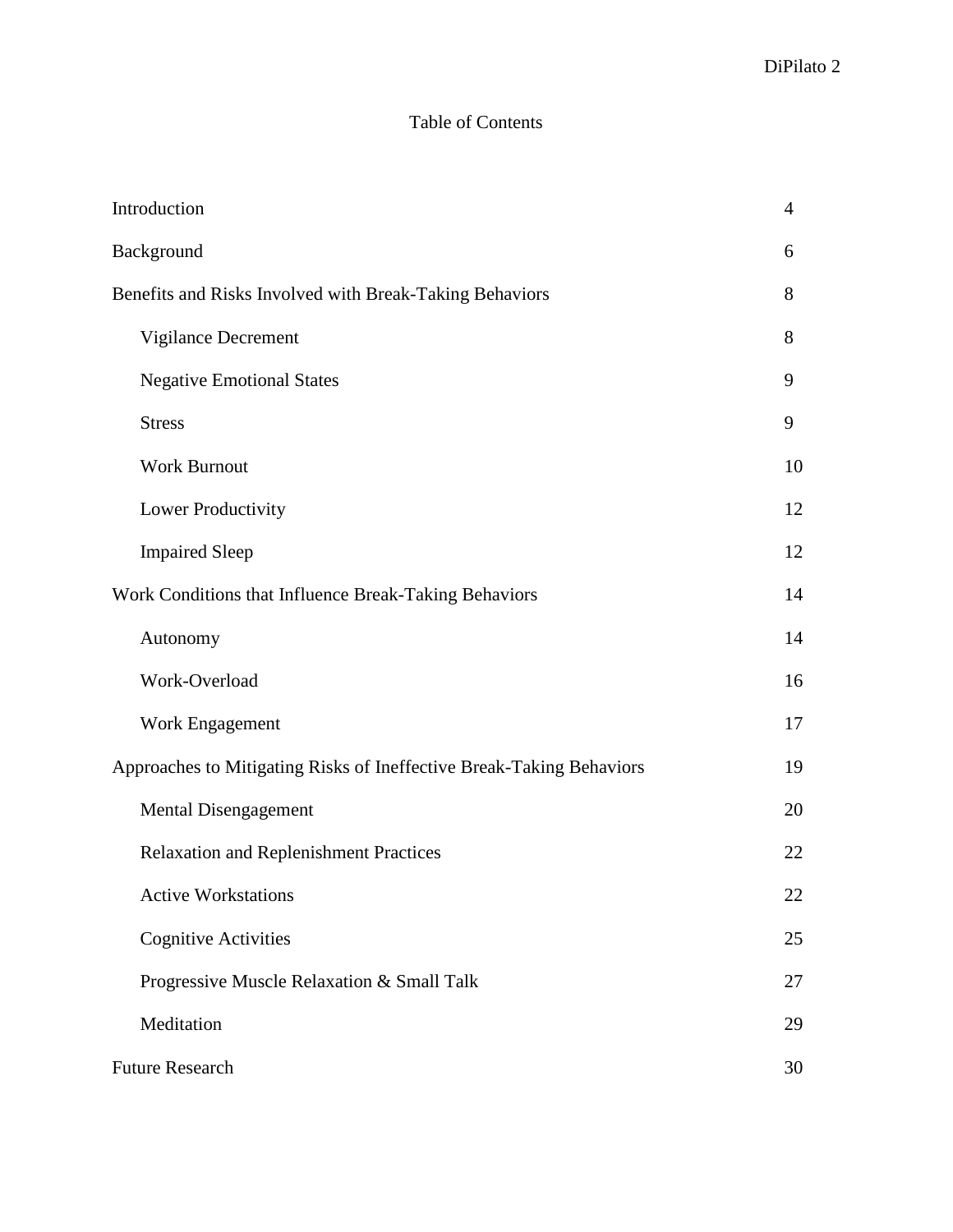| <b>Gender Differences</b>     | 31 |
|-------------------------------|----|
| <b>Individual Differences</b> | 32 |
| <b>Cultural Differences</b>   | 32 |
| <b>Implications</b>           | 33 |
| Conclusion                    | 34 |
| References                    | 36 |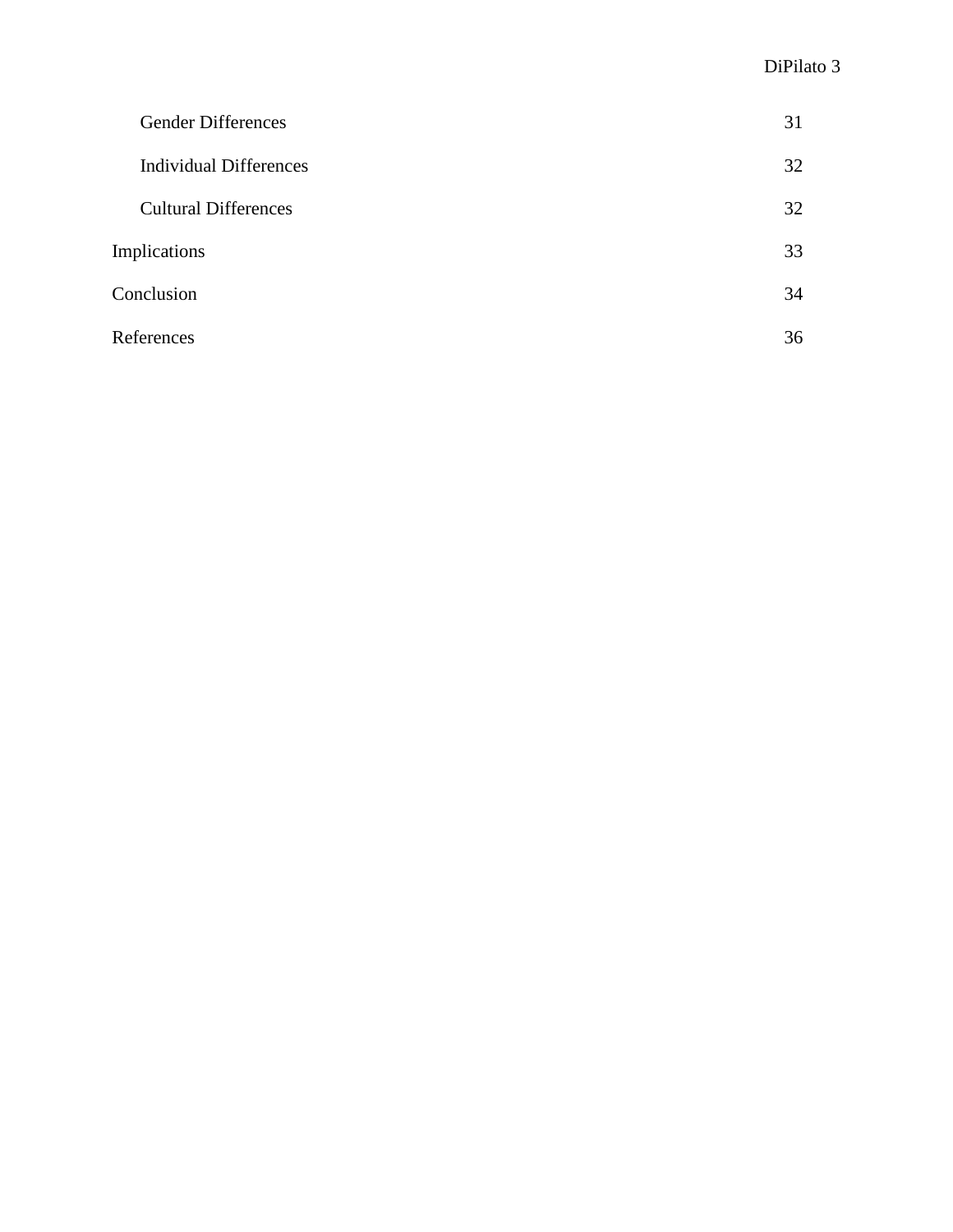#### **Introduction**

Imagine you work in a corporate office. It is close to the time when you normally take your lunch, but you are not feeling very hungry. In addition to that, you also have a stack of paperwork to sift through before you clock out for the night. You are now faced with the choices of taking your lunch break anyway or skipping it to continue working. Under the current circumstances, you decide that it would be better if you just worked through lunch and grabbed another cup of coffee to get some more energy.

You just made the wrong decision. The small amount of time you take for your daily lunch does a world of good for you. Too many employees make the decision to skip lunch too often either due to their superiors pressuring them to work through lunch or to the unmanageable pileup of work that they have to do before the day is over. Robin Stride (2011), using data from Bupa, an international healthcare group, said that "over one-third (34%) of employees experience pressure from managers to work through their lunch hour while half feel the weight of their workload prevents them from taking a break" (p. 35). Over time, doing this has negative sideeffects for one's physical, emotional, and psychological health, actually hurting performance and productivity more than one might think.

After the lunch break is over, employees might begin to feel the end-of-the-day slump when they feel their motivation to work dwindling and their energy fading fast. About two-thirds of the 300 nurses who took a survey complained about not getting proper breaks at work. Christian Duffin (2005) said, "Energy levels were low among many of the nurses" (p. 16). This is quite common among many office-job employees as well. This is due in part because they are not having a relaxing and rejuvenating lunch break, the latter of which requires mental as well as physical disengagement. It is difficult to simply forget about how much work one has to go back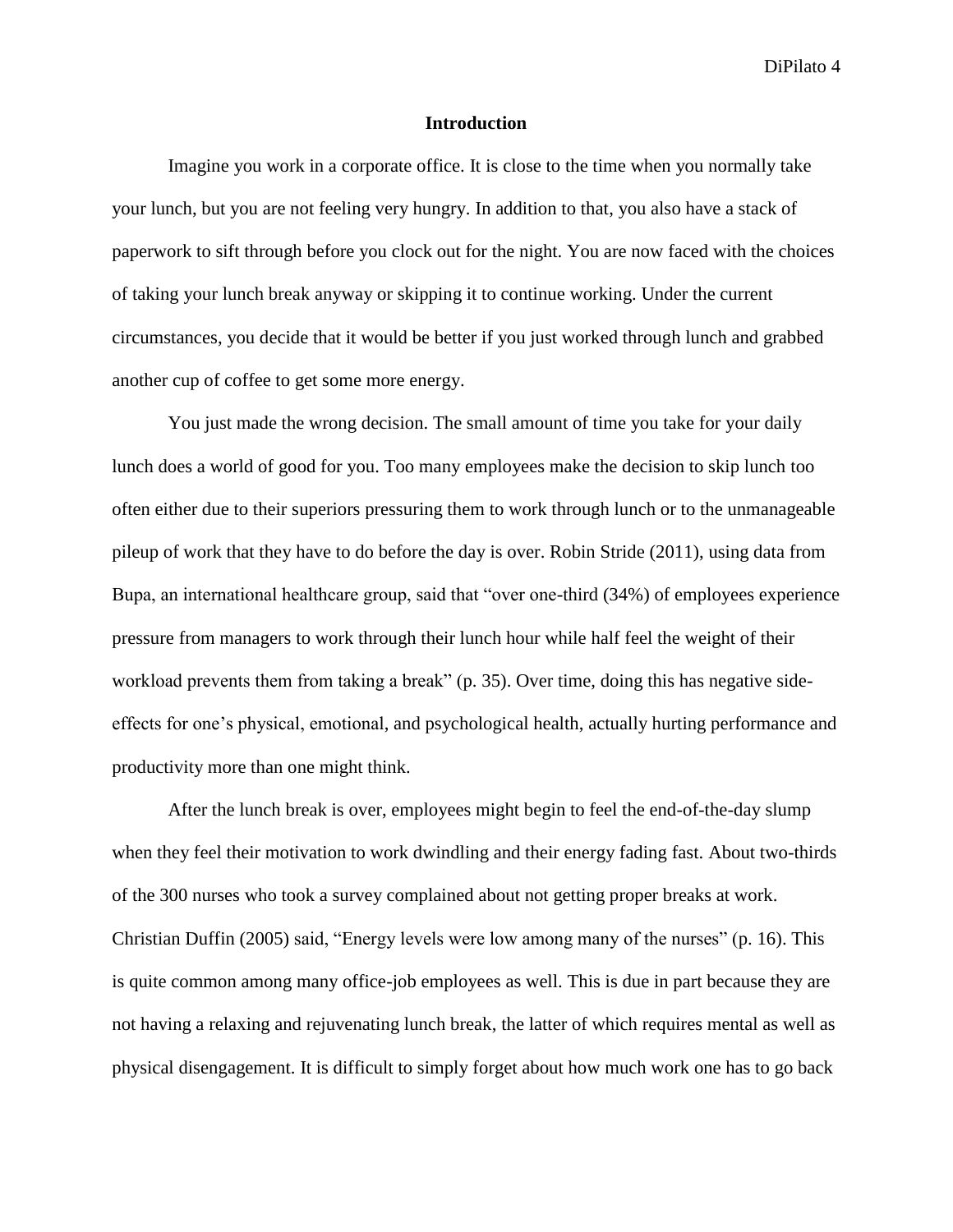to after lunch. Maybe the employees were struggling with a problem among the many papers that pass their desks, and they cannot help but rack their brain about possible solutions while they are eating. This results in a very ineffective "break" from their work. They return to their desks without feeling refreshed and ready to work through that problem because they did not take a proper lunch break.

In regards to employees skipping their lunch breaks, Stride (2011) says that "UK companies are losing an estimated nearly  $£50m$  a day as a result" (p. 35). From an economic standpoint, not taking lunch is really bad for businesses around the UK. Granted, no single company is losing the entire £50m (approximately \$73 million) by itself, but regardless of that, money is lost because employees are facing the consequences of skipping meals. It is evident that this research is of great importance because it can improve the work environments for employees and, as a result, improve productivity and performance. The question now is, what is the best way to spend one's lunch so that one can have the most beneficial and recuperative break? Several studies over the past decade or so have sought to answer that question. There have been different proposals as to what could be both effective for the employees and practical to implement into the workplace.

Lunch breaks are so important because they provide employees with the energy and drive they need to finish the work day with as much enthusiasm as when they arrived at work that morning provided the employees spend their lunch break in a beneficial way. Phyllis Korkki (2012) said that "taking regular breaks from mental tasks improves productivity and creativity" (para. 2). If they return to work after lunch with renewed energy, a positive attitude, and a clear and calm mind, then they will find that they are much more productive and genuinely happier.

This project aims to find the most effective ways for employees to spend their lunch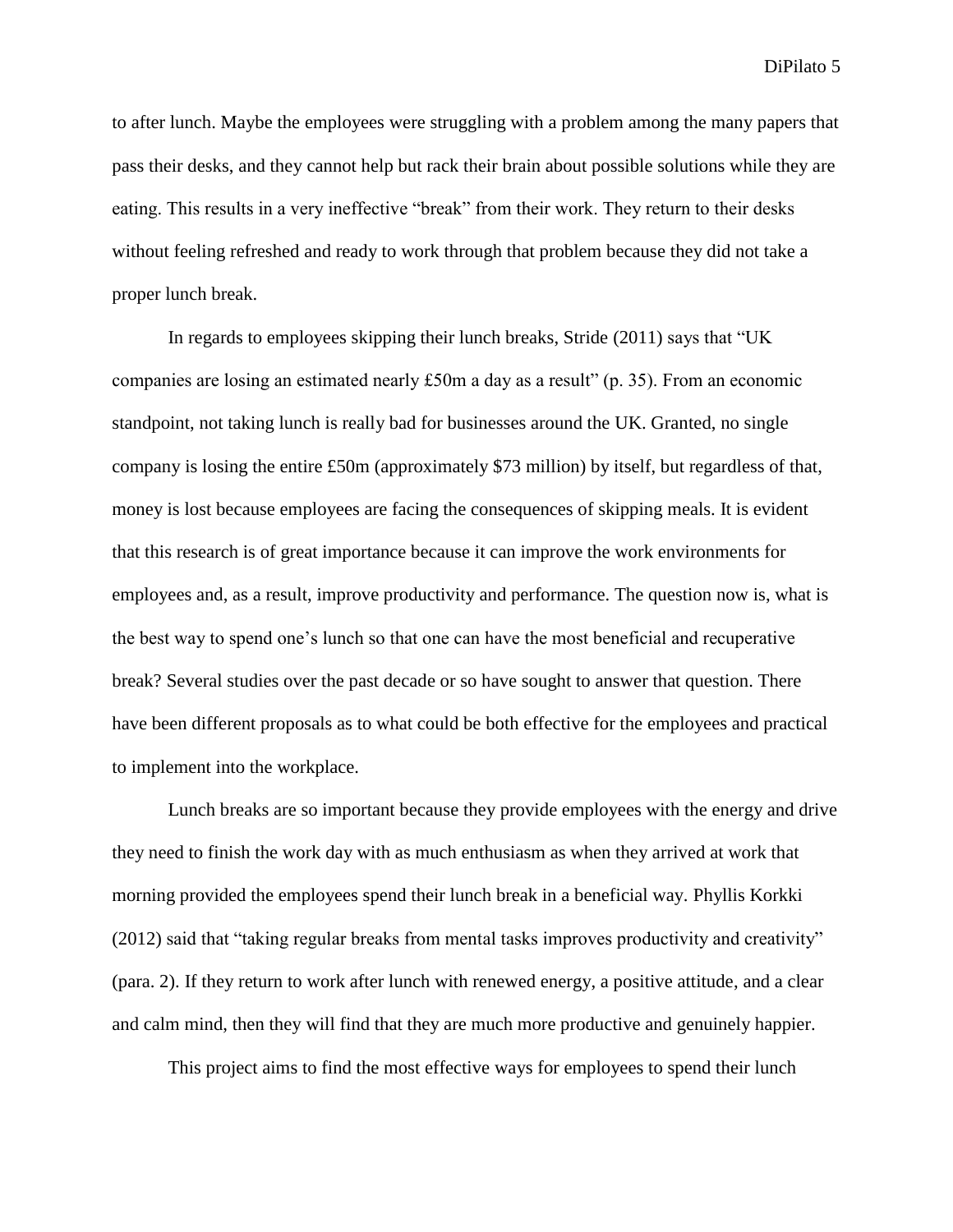breaks so that they can experience the full benefits and recovery of that time off from work. The remainder of this paper will give a brief historical background about lunch breaks and what has been done to ensure that employees take them, discuss why taking breaks from work is so important, as well as why not taking them is bad for employees and business, how doing certain activities during the lunch break greatly improves productivity and well-being, and finally how businesses can implement the most effective of these activities into the workplace. It will also discuss the implications of the research that has been done and provide insight as to how this information will affect the future of office-job employees and their lunch breaks.

#### **Background**

Back in 1881 during the Industrial Revolution, working conditions were very poor and the health of the employees was put in jeopardy because of them. In order to combat this issue, unions began to form to regulate working conditions and to force the creation of labor laws. Some of these laws were made to regulate rest breaks and lunch breaks. The Electronic Code of Federal Regulations (2011), or eCFR, clarifies exactly what a lunch break is:

Bona fide meal periods are not worktime. . . The employee must be completely relieved from duty for the purposes of eating regular meals. . . . The employee is not relieved if he is required to perform any duties, whether active or inactive, while eating. (eCFR §785.18, 2011)

This code specifically states that employees are not supposed to be working while they are on their lunch breaks. This law only applies to federal employees, however. Private companies do not need to follow the guidelines put forth by the CFR, but most large companies have similar rules. The government recognized the importance of the lunch break and realized that some employees were not taking a real break because they were working during them. Other research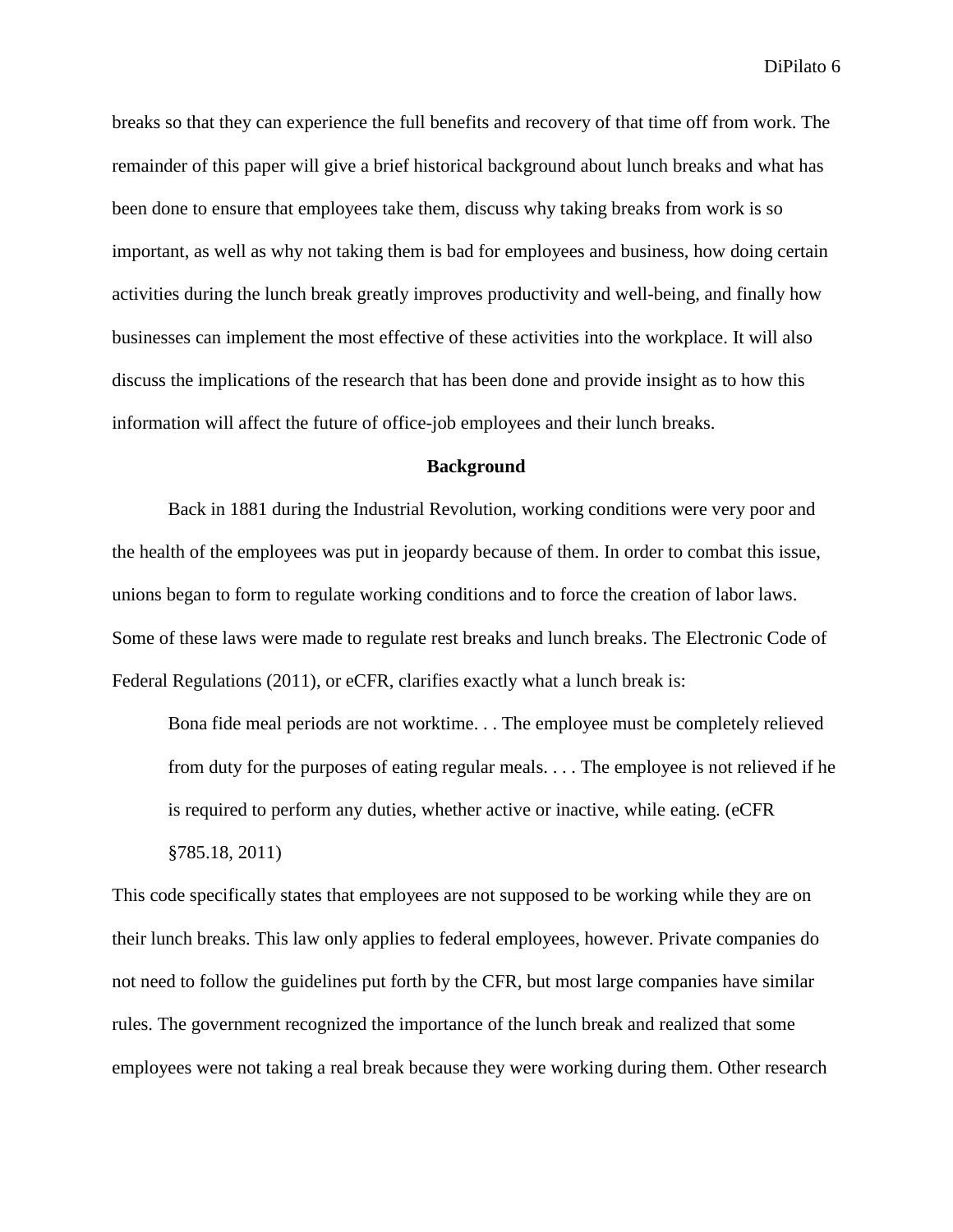that will be discussed later supports this claim. The code also specifies regulations for rest breaks. Further, it has a very important line that cannot be overlooked: "They promote the efficiency of the employee" (eCFR §785.19, 2011). This is the basis for the proposition that rest breaks promote employee efficiency. Breaks from work are beneficial to the employee both for their health and for their work. These are not the only codes in place that reflect the importance of breaks for employees, however.

The Washington State Legislature passed the Washington Administrative Code that regulated the lunch periods and the rest periods for hourly employees. The code states that employees are not required to work for longer than five consecutive hours without being allotted time to eat. In addition to that, employees are also allotted a rest break for every four hours they work (Washington Administrative Code 296-126-092). This code and the Code of Federal Regulations are very similar in the fact that they both require employees to be given time for meals and for rest. These are simply the legal aspects of the importance of breaks at work and they vary only slightly across the fifty states. It should be noted that these codes were not simply invented for their own sake. They were made because of a study performed by a famous psychologist and industrial theorist, Elton Mayo.

The idea behind employee productivity dates back to the 1920s with Elton Mayo. He paved the way for the creation of Industrial and Organizational Psychology when he performed a study in a textile mill in Philadelphia to see why there was such a high rate of turnover. It was his belief that the monotonous and repetitive work within the spinning department caused mental abnormalities in the employees. In order to prevent this from happening, Mayo came up with the brilliant solution of implementing rest periods into the workday. The results showed that the rest breaks reduced turnover in the mill. Since then, more focus has been given to the organization of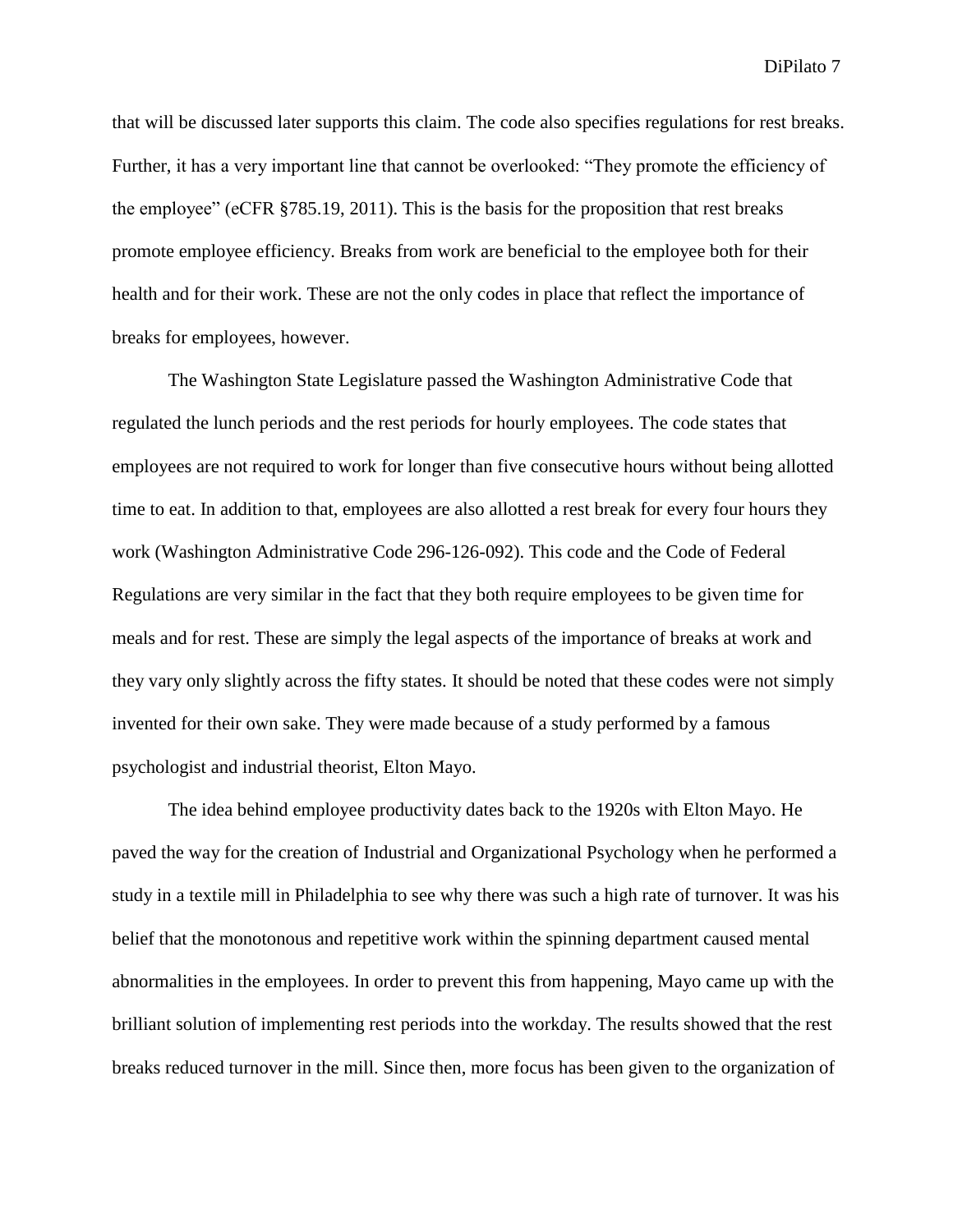the workplace in regards to how it influences the employees. The Mayo studies were the starting point for all of the studies done in recent years. They all aimed to find more ways to benefit employees while still being practical and beneficial for companies to incorporate.

#### **Benefits and Risks Involved with Break-Taking Behaviors**

Phyllis Korkki (2012) in the New York Times states, "A growing body of evidence shows that taking regular breaks from mental tasks improves productivity and creativity–and that skipping breaks can lead to stress and exhaustion" (para. 2). In regards to risks, the Federal Government, Washington State Legislature, and most states agree that taking a break from work is a good thing to do, and most people assume that doing so gives your brain time to rest. This is true, but it is only part of the big picture. There are several other factors that can negatively influence or be influenced by certain break-taking behaviors

#### **Vigilance Decrement**

A study performed by Hayden Ross, Paul Russell, and William Helton (2014) looked to find how changing tasks and taking breaks could affect the vigilance decrement. The vigilance decrement refers to the decrease in the ability of individuals to maintain focus on a task over a period of time. In the first experiment they tested how a change in activity influenced the vigilance decrement. The results showed that simply changing tasks does not reverse the decrease in vigilance. In the second study they tested how the inclusion of rest breaks during a vigilance task affected the vigilance decrement as compared to changing tasks. The addition of rest breaks in this study resulted in "a significant cubic trend in perceptual sensitivity… a reversal of the linear downward decrement in perceptual sensitivity… [and] reduced self-reported effort and temporal demand" (Ross, 2014, p. 1729). Switching from one task to another does not improve an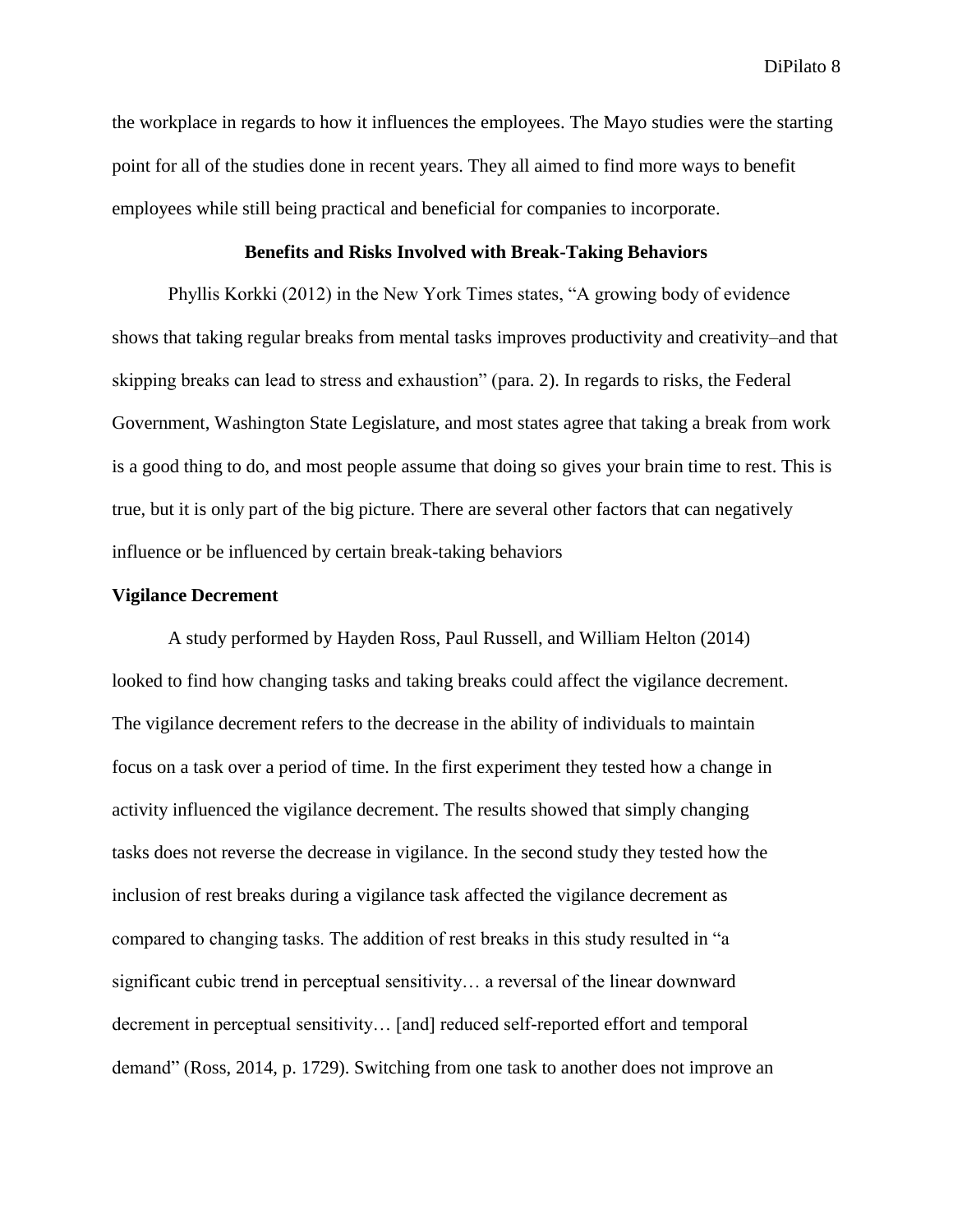employee's ability to stay vigilant on their work. They need to take breaks from their work in order to replenish their mental resources. Taking breaks is also shown to reduce the amount of effort needed to complete tasks, as shown by this study.

#### **Negative Emotional States**

In regards to the risks of not taking breaks, **e**mployees may also feel on-edge or irritable because they either skipped a meal and are missing necessary nutrients that the body uses for energy or they spent their entire break worrying about their work. Stride (2011) said, "Working through their lunch makes 22% of people irritable and stressed too" (p. 36). This affects social roles that the employees have to take when dealing with customers or their coworkers, which is never good for business or personal relations. The employee's mind also did not get to rest since it was being used throughout the lunch break by focusing on work-related tasks. This does not allow the creative processes of the brain to replenish, creates a worsening mood in the employee, and ultimately causes more strain on the employee than is necessary.

#### **Stress**

Nic Paton (2010) gives some statistics regarding lunch break attendance as well as some risks regarding not taking breaks. He describes a study performed by the Chartered Society of Physiotherapy which found some surprising results:

[M]any workers did not take sufficient breaks during the working day, worked in the same position for extended periods, went to work when they were ill or stressed, or failed to take enough exercise. A third of those polled admitted they regularly worked through their lunch break, with nearly a quarter taking no lunch at all. (p. 7)

Employees have their reasons for doing these things. Sometimes they believe their jobs require them to work through their breaks in order to get their work done. The employees are then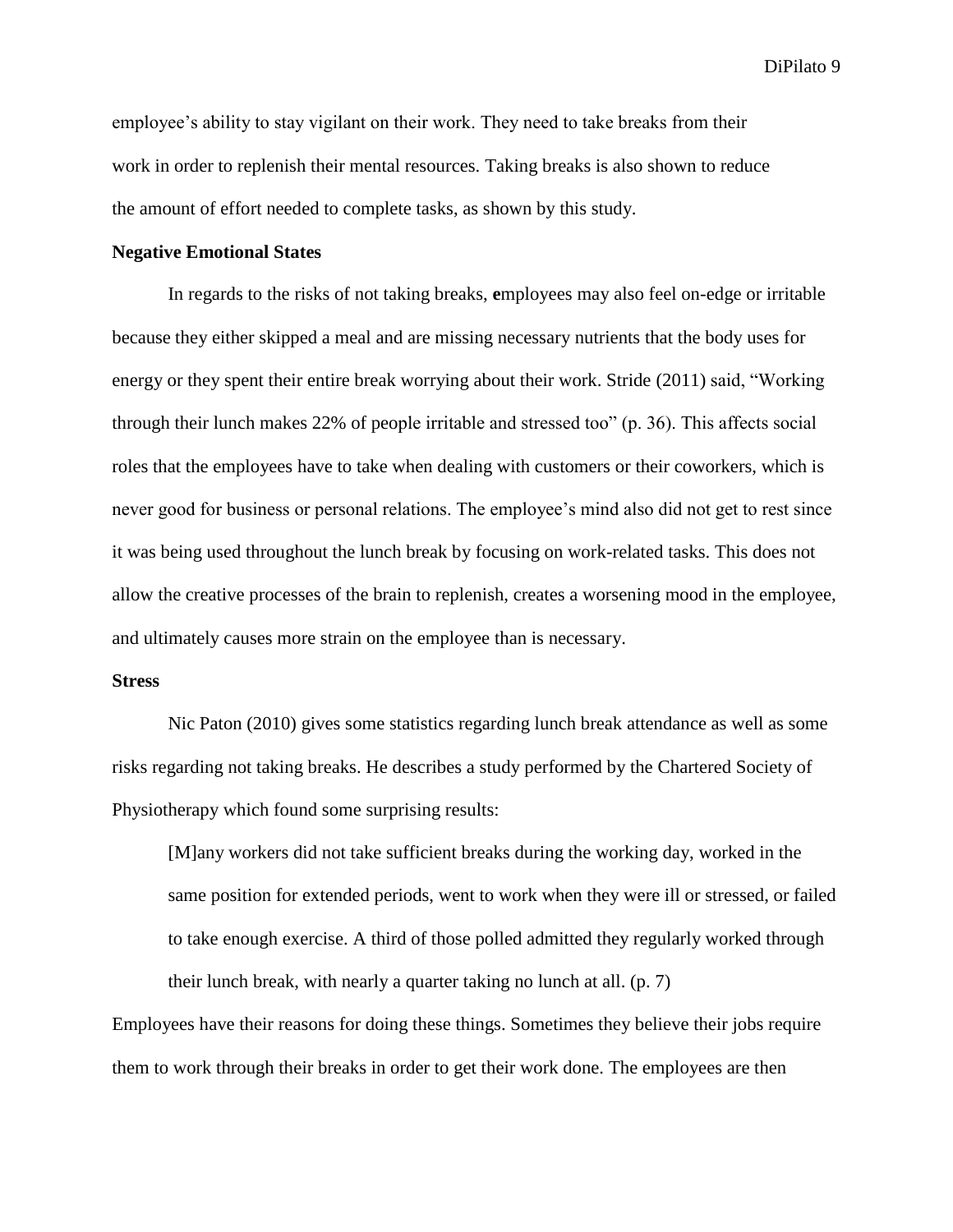restricted from movement and do not leave their desks for the entire workday. Based on the amount of work the employees have to do, they might come into work even if they are physically unwell. This certainly adds to the stress they already have from having too much work. Under these circumstances, it is reasonable to assume that many employees would work through their lunch or not take a lunch break at all. This may seem like a smart thing to do in order to catch up on one's work, but the Chartered Society of Physiotherapy, or CSP, argues, "Over-working in this way puts staff at greater risk of suffering chronic musculoskeletal disorders, obesity, cancer, depression, heart disease, Type 2 diabetes and stroke" (Paton, 2010, p. 7). What seemed like a good idea at first now does not sound so appealing. Not taking a lunch break and trying to work through the pain of not moving for hours on end just to catch up on work has far more potential harm than it has benefits.

#### **Work Burnout**

If employees continuously work through their lunches, then the end result can be burnout. Burnout is elaborated on by Christina Maslach, Wilmar B. Schaufeli, and Michael P. Leiter (2001) who gave the operational definition of burnout as "a prolonged response to chronic emotional and interpersonal stressors on the job, and is defined by the three dimensions of exhaustion, cynicism, and inefficacy" (p. 397). The three dimensions of burnout are later defined. Exhaustion "refers to feelings of being overextended and depleted of one's emotional and physical resources" (p. 399). These are feelings of being stretched too thin or not having enough energy or mental capacity to continue working. Maslach said that exhaustion "prompts actions to distance oneself emotionally and cognitively from one's work, presumably as a way to cope with the work overload" (p. 403). Cynicism "refers to a negative, callous, or excessively detached response to various aspects of the job" (p. 399). This means that employees simply stop caring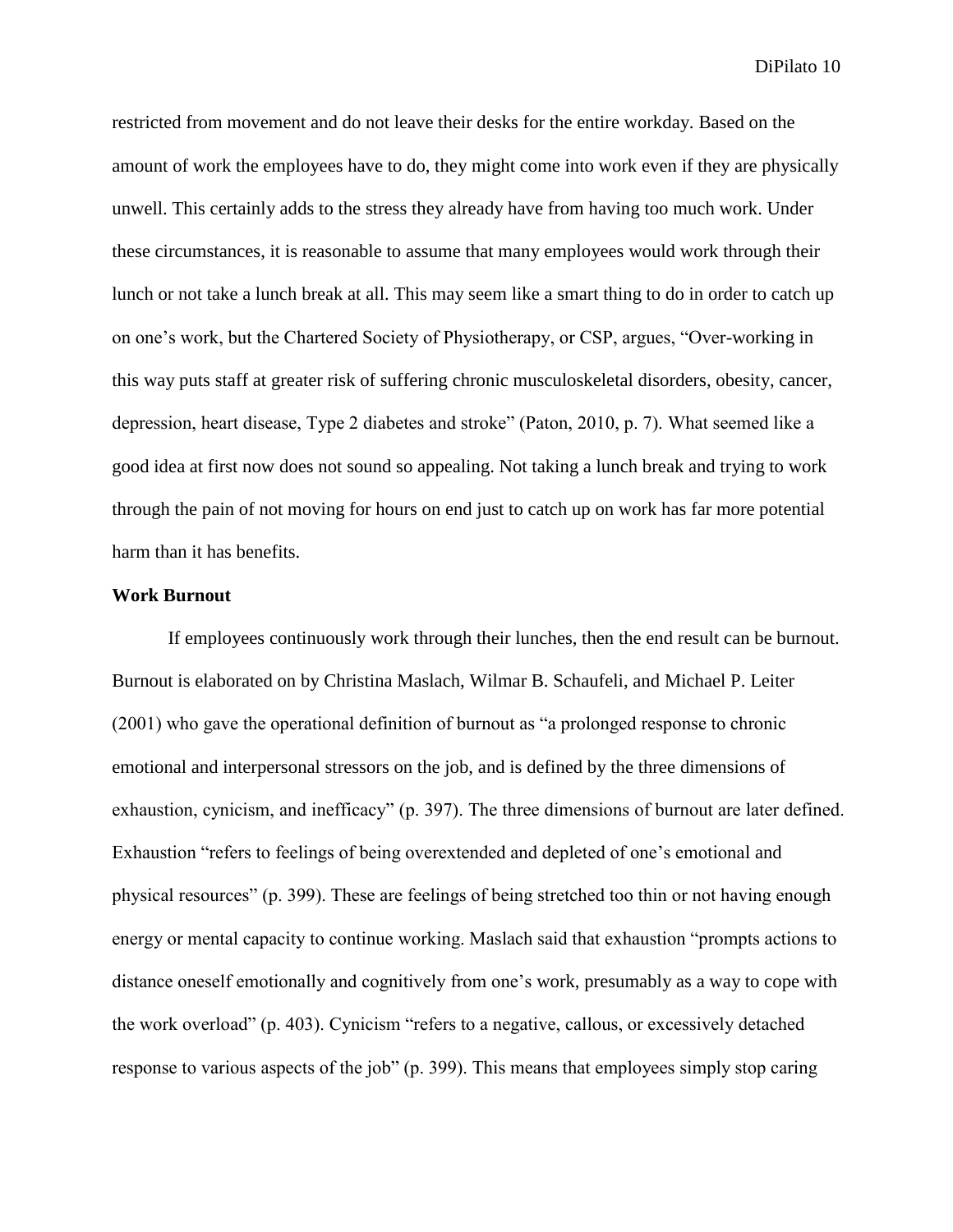about their job and the consequences of their mistakes. Lastly, inefficacy "refers to feelings of incompetence and a lack of achievement and productivity at work" (p. 399). Employees feel as though they are no longer capable of doing their job well and that they are not making any major achievements with their work. Not taking lunch breaks can expedite these symptoms and contribute to burnout.

Burnout has a substantial effect on employees' job performance as well as their physical and mental health. Maslach says that some side effects associated with burnout are: not showing up to work, intending to leave work altogether, turnover within the company, lower productivity, less effectiveness at work, less job satisfaction, and less commitment to the company. Burnout also "causes mental dysfunction—that is, it precipitates negative effects in terms of mental health, such as anxiety, depression, drops in self-esteem, and so forth" (Maslach, 2001, p. 406). There are a lot of negative effects of burnout, but what actually causes it? An obvious answer to this question is too much work. This is referred to as "overload" and can be seen in many work environments today.

As the definition of burnout implies, employees are exhausted, they stop caring about certain aspects of their work, and they feel like they are unable to perform their job well so their productivity suffers. This is not the first time these symptoms have been mentioned. Korkki (2012) and Duffin (2005) found evidence that employees were exhausted after they had skipped their lunch breaks or their other breaks. The reduction in productivity was also seen in Stride's (2011) article. The Maslach Burnout Inventory-General Survey, or MBI-GS (Maslach, 1996) was designed to measure burnout in several occupations and may be used to test this proposition.

**Proposition 1:** Workers that regularly take effective breaks report less burnout than those who do not.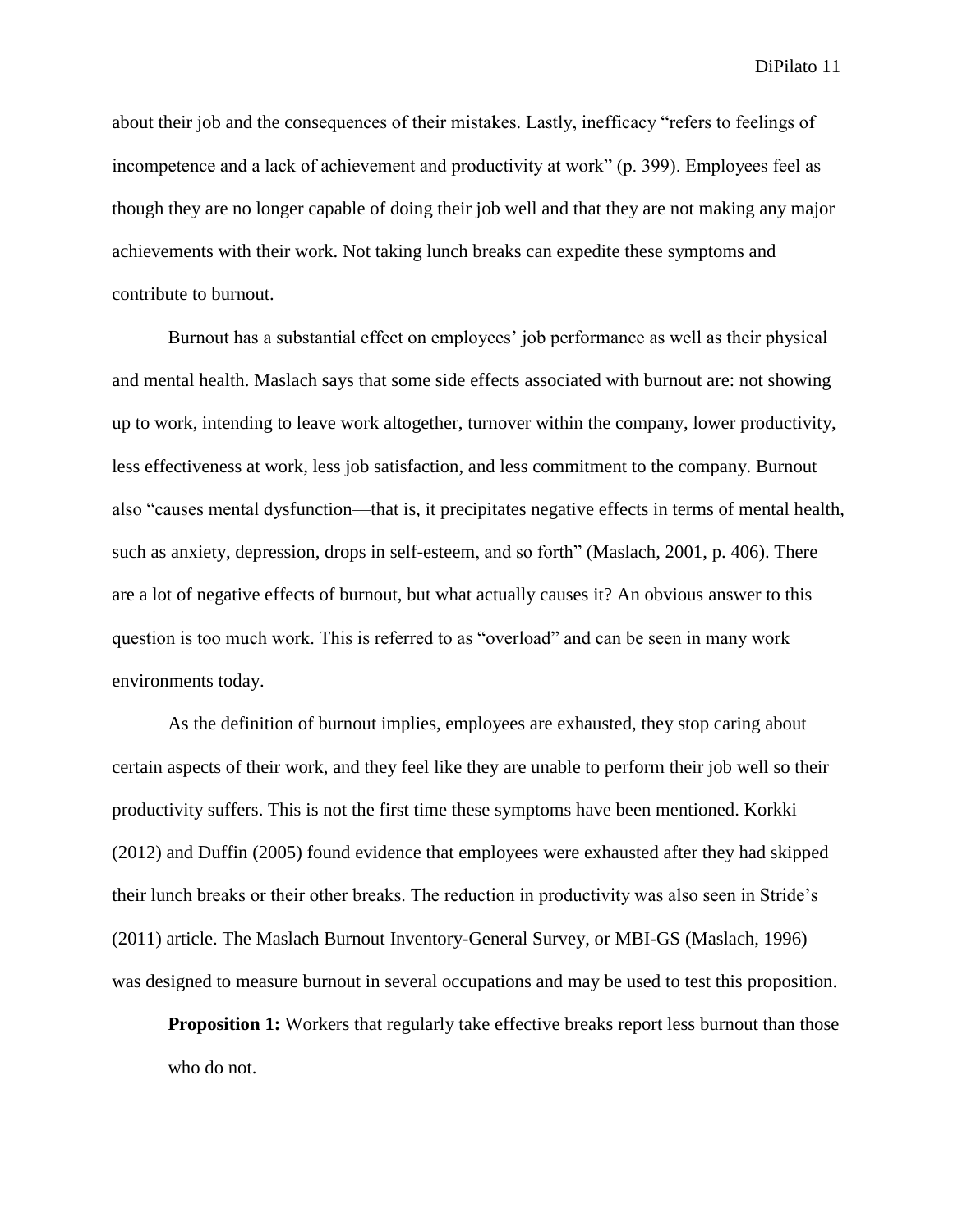#### **Lower Productivity**

If anything, one would think that the extra time spent working would make the company more money. According to Bupa, this is not the case. Paraphrasing Bupa, Stride said, "Nearly half (48%) of workers feel their productivity levels plummet in the mid-afternoon and they lose almost 40 minutes of their day because of this dip" (Stride, 2011, p. 35). This end-of-the-day slump can be attributed in part to working through the lunch breaks allotted to the employees. The reduction in productivity is also likely to cause a reduction in the quality of the work being done. If employees feel fatigued and have no drive to continue working, then their work is bound to suffer. Stride gives some advice from Dr. Jenny Leeser, the clinical director of occupational health at Bupa, at the end of the article: "Best practice is for employees to take breaks–often in the form of a change in activity–at regular intervals throughout the day to help stay alert and focused"  $(p. 35)$ .

**Proposition 2a**: Workers that regularly take effective breaks have higher productive output than those who do not.

**Proposition 2b:** Workers that regularly take effective breaks produce higher quality work than those who do not.

#### **Impaired Sleep**

Similarly, Christian Duffin (2005) addresses the negative effects of not taking a break from work. Among the nurses who completed a questionnaire made by burnout expert Stephen Wright (2005), most of them had low energy levels. In addition to that, Duffin reported the results of the questionnaire given to the nurses:

About two thirds of almost 300 respondents said that work always exhausts them, and about the same number complained that they do not get proper breaks at work. Two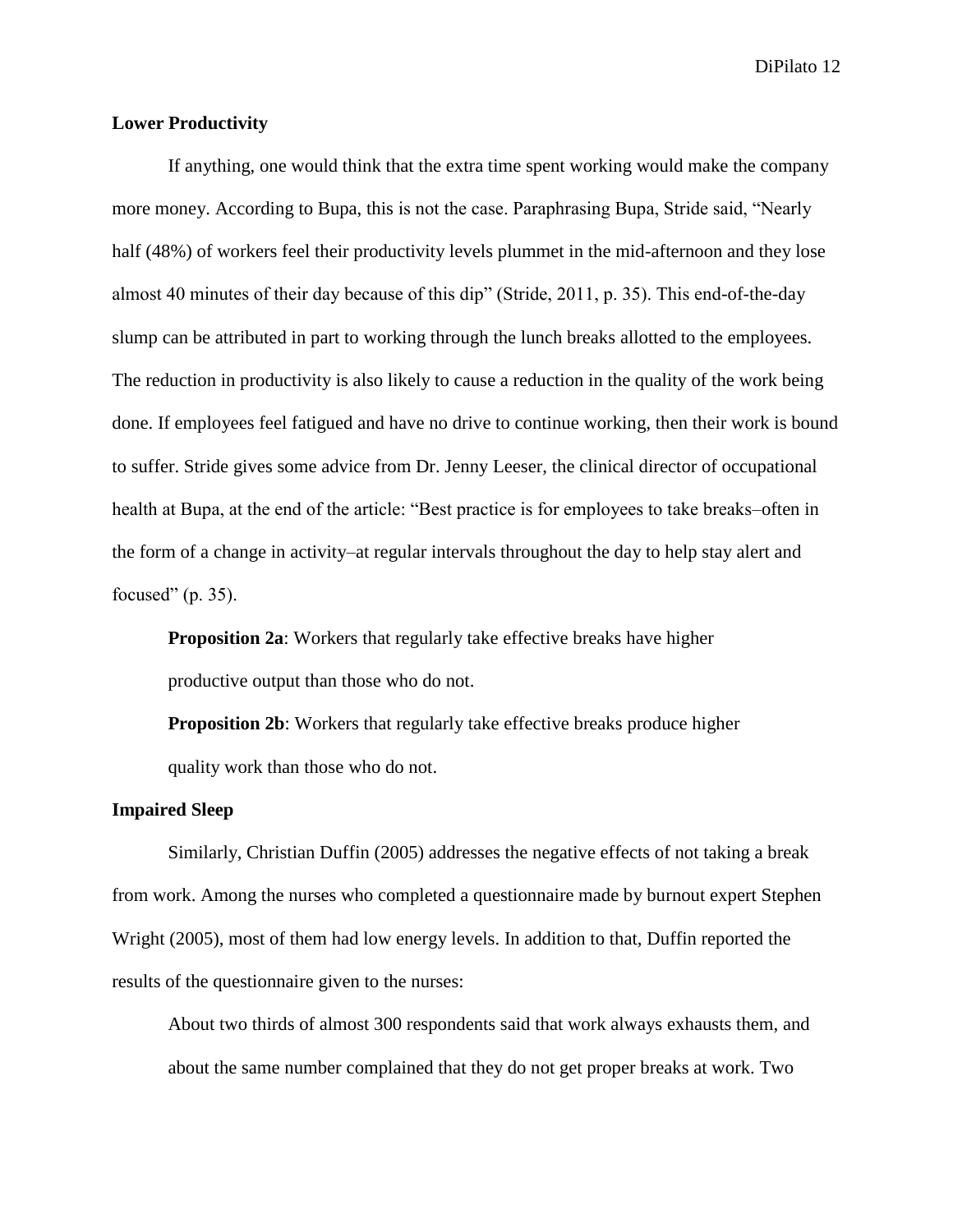thirds also said that they generally do not get a good night's sleep. (p. 16)

The lack of proper breaks contributed to their feelings of exhaustion and lack of sleep at night. Nurses often have to work around the clock in order to aid patients in their recovery and keep up with the demands of the hospital. With all of the work they have to do, it is not surprising that they feel like they do not have any time to take a break.

A study by Leon T de Beer, Jaco Pienaar, and Sebastiaan Rothmann (2014) looked to find the effects of burnout on sleep. According to de Beer (2014), sleep "is an important effortrecovering factor in combating the development of burnout-related symptoms" (p. 455). If employees are experiencing a lack of sleep, then it is likely that they will experience the symptoms of burnout more quickly and more intensely than someone who gets enough sleep. Problems with sleep are also caused by stress. Since burnout is caused by stress at work over a prolonged period of time, it can be said that it causes more severe sleep impairment. Impaired sleep can, in turn, promote exhaustion and worsen the symptoms of burnout. The results of the survey taken by participants in the study showed that burnout was significantly related to trouble sleeping.

Some research mentioned in Duffin's (2005) article was performed by Angela Carter, an occupational psychologist at the University of Sheffield. She found that only about one third of nurses experience this kind of exhaustion and subsequent sleep difficulties. She also found that managers are more burnt out than nurses are because they have more responsibility and therefore more stress. Referring to Dr. Carter's advice, Duffin (2005) said, "Working in close-knit teams with shared objectives can reduce the likelihood of burnout" (p. 16). Basically if employees have someone or a group of people to share the work with instead of relying on themselves, then it is less likely that they will experience the effects of burnout.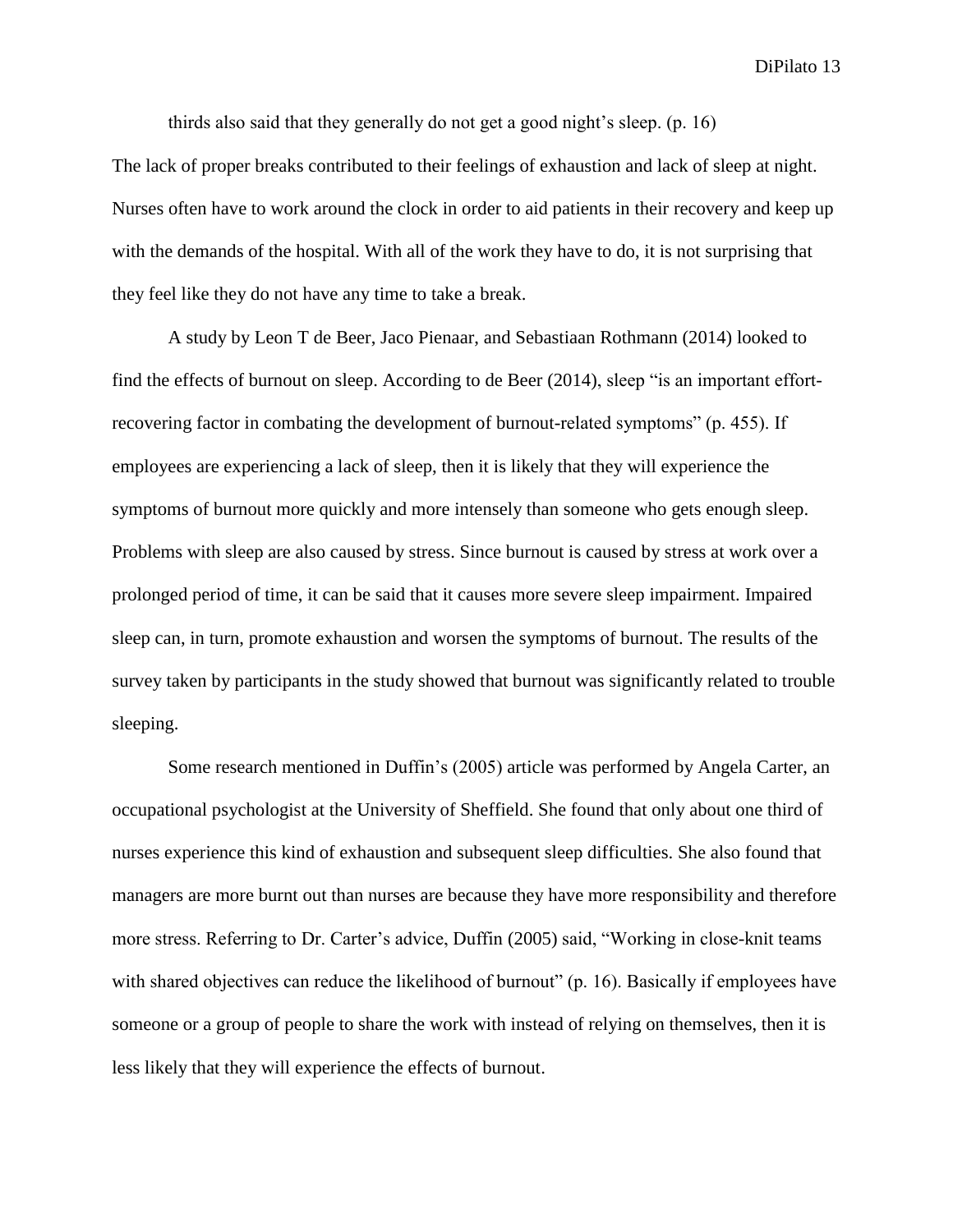**Proposition 3**: Workers who do not regularly take effective work breaks experience impaired sleep more often than workers who do.

Most of these effects of not taking effective breaks have been seen before, but the idea that it makes employees mentally stale, in other words not creative, is new to this review. Maslach (1982) explains that not only is burnout affecting how well the employees work and their physical and mental health, but now it is also affecting how they go about solving problems and creating ideas. An employer wants new and innovative ideas that could be the next big thing and make the company millions but that is not going to happen if the employees cannot function properly enough to even invent a new idea or be creative with their work.

**Proposition 4**: Workers who regularly take effective breaks are more creative and innovative than those who do not.

#### **Work Conditions that Influence Break-Taking Behaviors**

Just as there are several detriments from skipping breaks over an extended period of time, there are also a few factors that contribute to break-taking culture. One is autonomy, the ability to be self-directing and to have the freedom to make your own choices. Work-overload is a situation in which the demands of one's work exceed the abilities of a person to accomplish them. The last of these is work engagement, which occurs when an employee has an emotional connection to their work and is committed to the organization and its goals. These three factors can all influence an employee's choice to either take a break from work or to work through it. **Autonomy**

John P. Trougakos, an Associate Professor of Organizational Behavior and Human Resource Management at the University of Toronto-Scarborough, was paraphrased in Korkki's (2012) article saying, "Working over an extended period can be invigorating — if it's your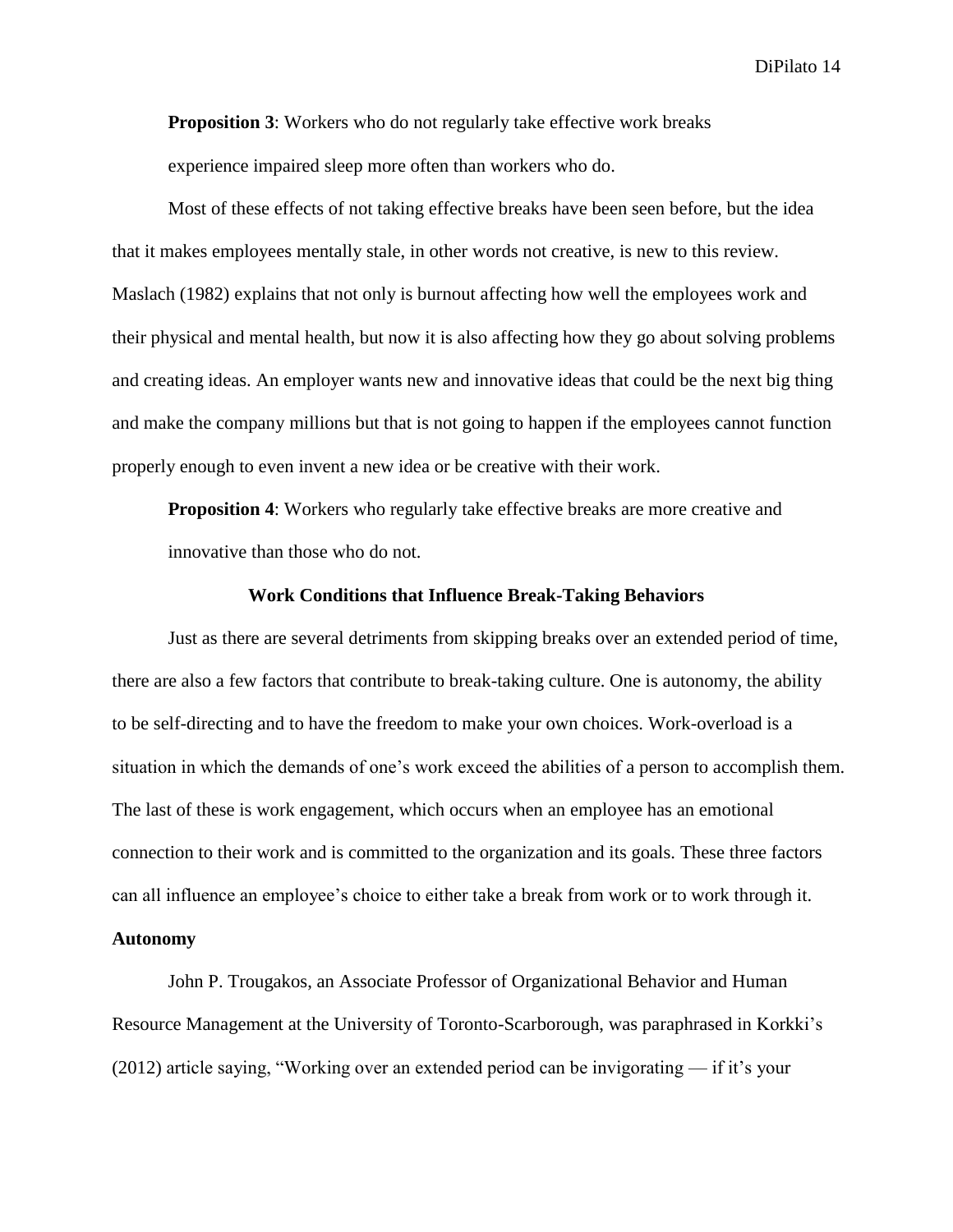choice. What drains your energy reserves most is forcing yourself to go on" (para. 12). Thus, autonomy in one's choice whether or not to stay at one's desk during a break is an important component. John P. Trougakos, Ivona Hideg, Bonnie Hayden Cheng, and Daniel J. Beal (2014) performed a study on autonomy in which they found that "lunch break autonomy plays a complex and pivotal role in conferring the potential energetic benefits of lunch break activities" (p. 405). If the employees feel that it is their choice to stay at their desk during their break, then their break can have the same positive effects of less fatigue and higher relaxation as if they had left their desks. The reverse is also true; if the employees felt pressured to stay at their desks during their breaks because of their workload or their employers, then they would experience negative effects, such as worsening fatigue and increased stress. These are not the only effects that can be caused by the lack of autonomy in one's choices.

Maslach (2001) and Trougakos (2014) mentioned that a lack of autonomy can contribute to burnout and fatigue respectively. In her book, Christina Maslach (1982) stated it as "having no direct input on policy decisions that affect one's job" (p. 40). This makes the employees feel helpless to change their situations of overload and exhaustion which contributes to the effects of burnout. Evidence of the effects of autonomy was seen in the study done by Trougakos (2014). Autonomy did not directly cause burnout in this study, but it did contribute to the exhaustion employees felt when they were not given the choice whether to eat at their desks or not. Maslach's (2001) article did not offer solutions to the problem of burnout as the concept is too complex to determine exactly what causes it and how to combat it.

**Proposition 5a**: Workers who autonomously choose to forgo a work break experience less fatigue, i.e. tiredness from over-working that responds to rest, than those whose choice is not autonomous.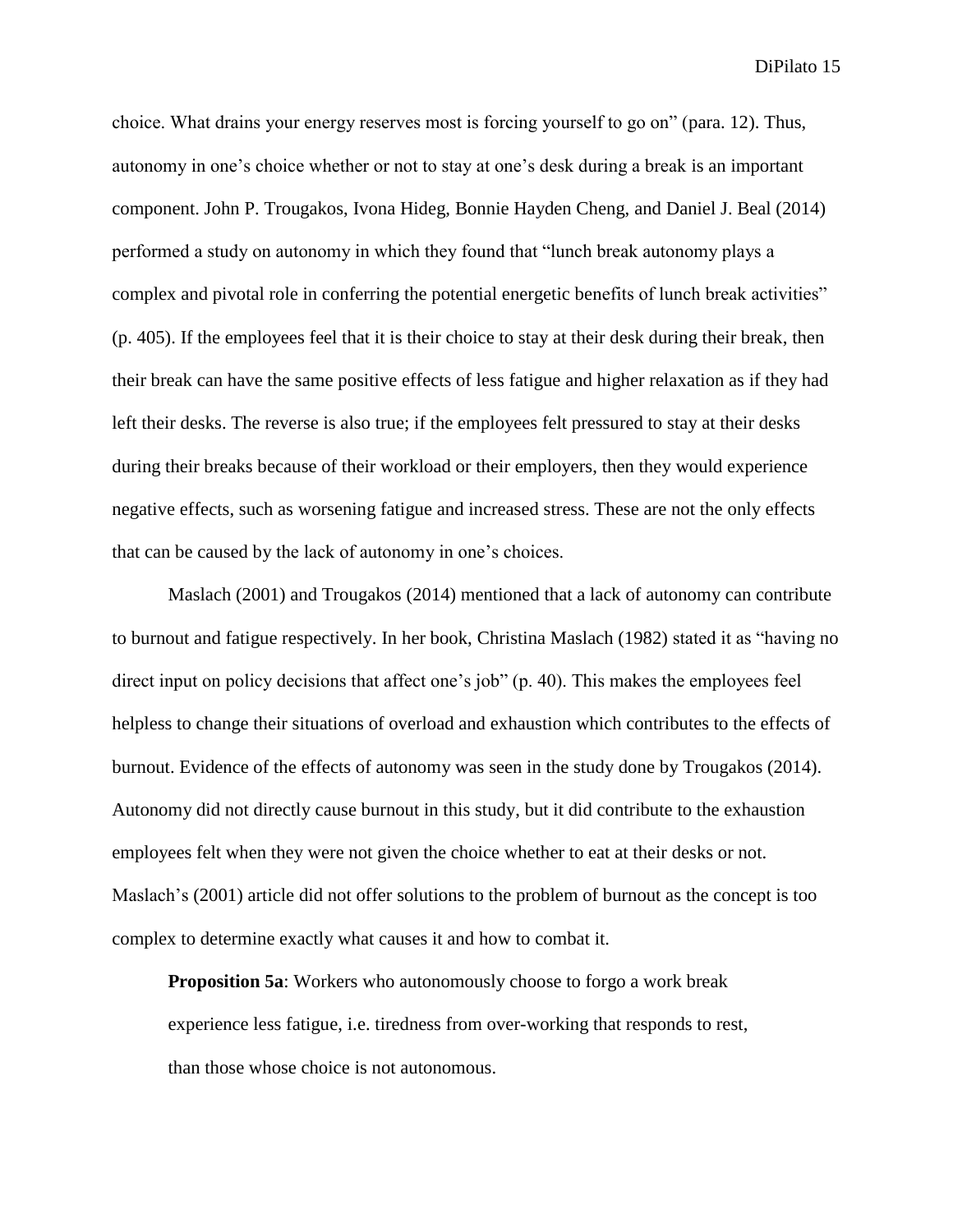**Proposition 5b**: Workers who autonomously choose to forgo a work break experience less exhaustion, i.e. depletion of personal resources that does not respond to rest alone, than those whose choice is not autonomous.

#### **Work-Overload**

Work-overload has also been identified as a cause of employees not taking breaks. Maslach (1982) studied burnout and how it affects people who provide care for others, people who she refers to as helpers. The information in the book is generalizable to anyone experiencing the symptoms of burnout. She talks about how the job setting can be a source of burnout, stating:

Many different job settings that are burnout-prone have one thing in common—overload. Whether it be emotional or physical, the burden that exceeds the person's ability to handle it is the epitome of what we mean by stress. Too much information is pouring in, too many demands are being made, and it is all occurring too fast for the person to keep up with it.  $(p. 38)$ 

Overload can lead to exhaustion, one of the three components of burnout. A good way to help manage the overload is to have social support groups that may share the workload and ease the burden. If this is not available to employees, however, then it is very likely that they will fall victim to burnout. Although Maslach makes the case that employees who interact with customers all day are more susceptible to burnout, it is also true that burnout can affect any employee from any job.

One job that often requires employees to work through breaks is nursing. Robin Stride (2011) discusses why practice nurses, as well as other employees in Great Britain, are not getting proper lunch breaks and how this can affect their health negatively. Stride said that over a third of employees feel pressured by their managers to work through lunch and half feel that their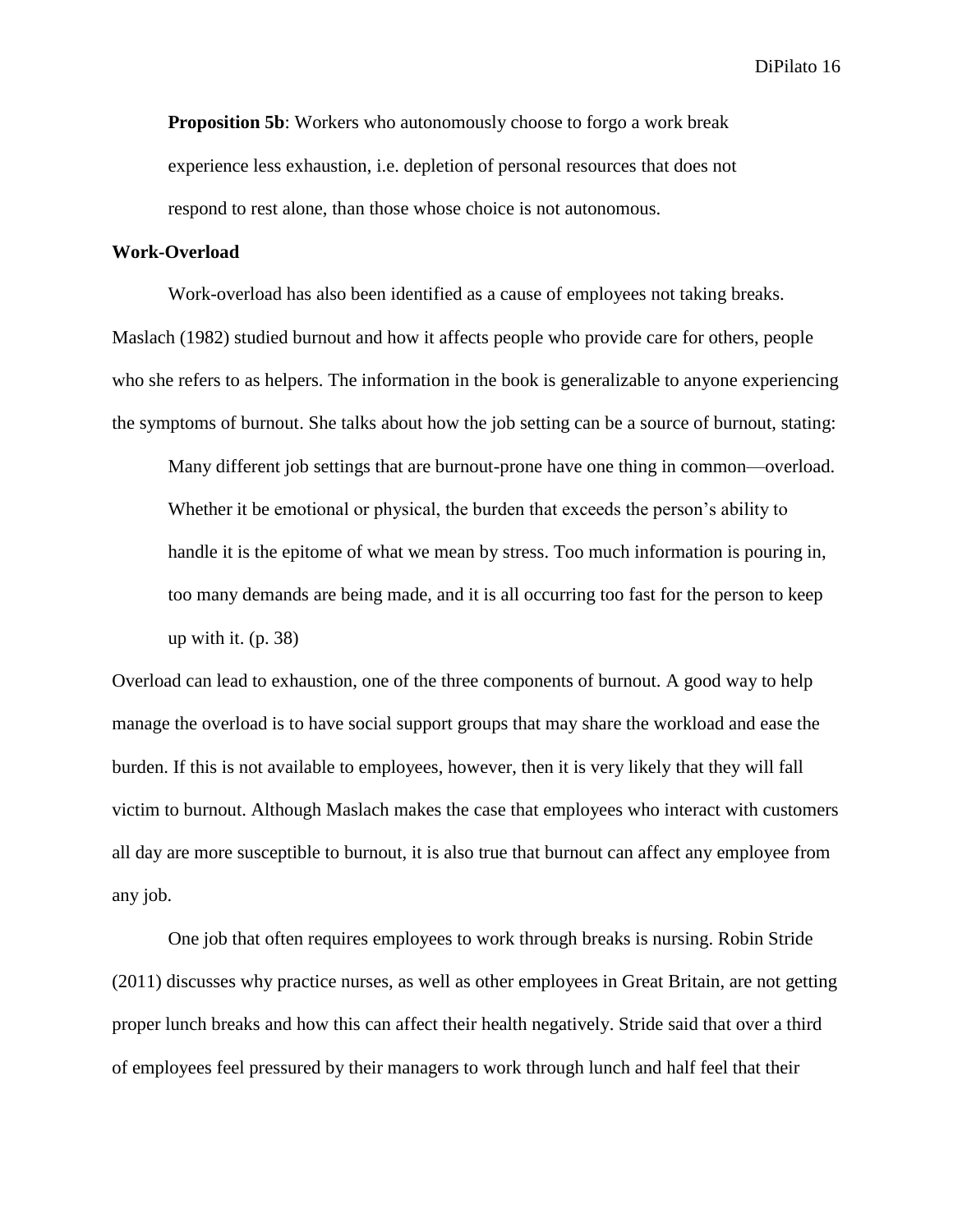workload forces them to do so. As can be seen from Stride's article, employees are not taking lunch breaks for the same reasons that Paton's (2010) article found. It appears that two significant causes of this lack of lunch culture are pressure from work-overload and the added pressure from supervisors. These do anything but alleviate the stress the employees already have; they only worsen it. Another cause is not having social support from supervisors or coworkers. Employees may be left to their own devices to deal with their overwhelming amount of work and have no one to turn to for help. This adds to the stress and advances their level of burnout.

**Proposition 6a**: Work overload is negatively correlated with effective worker break-taking behavior.

**Proposition 6b**: Social support moderates the effects of work overload on employee experienced stress.

#### **Work Engagement**

The final concept to be discussed in regards to factors that influence break-taking is that of work engagement. Arnold B. Bakker, Wilmar B. Schaufeli, Michael P. Leiter, and Toon W. Taris (2008) define work engagement as "a positive, fulfilling, affective-motivational state of work-related well-being that is characterized by vigour, dedication, and absorption" (p. 187). This is essentially the complete opposite of burnout. People who are engaged in their work have high levels of energy and have a strong connection with their work. Work engagement is predicted by resources, both job and personal, and leads to greater job performance and customer satisfaction. In the ideal company every employee would experience work engagement, but it seems like a hopeless fantasy when employees continuously work through their breaks and deny themselves the benefits of restoring their personal resources. The job resources available vary from employee to employee and are more under the discretion of the company, so employees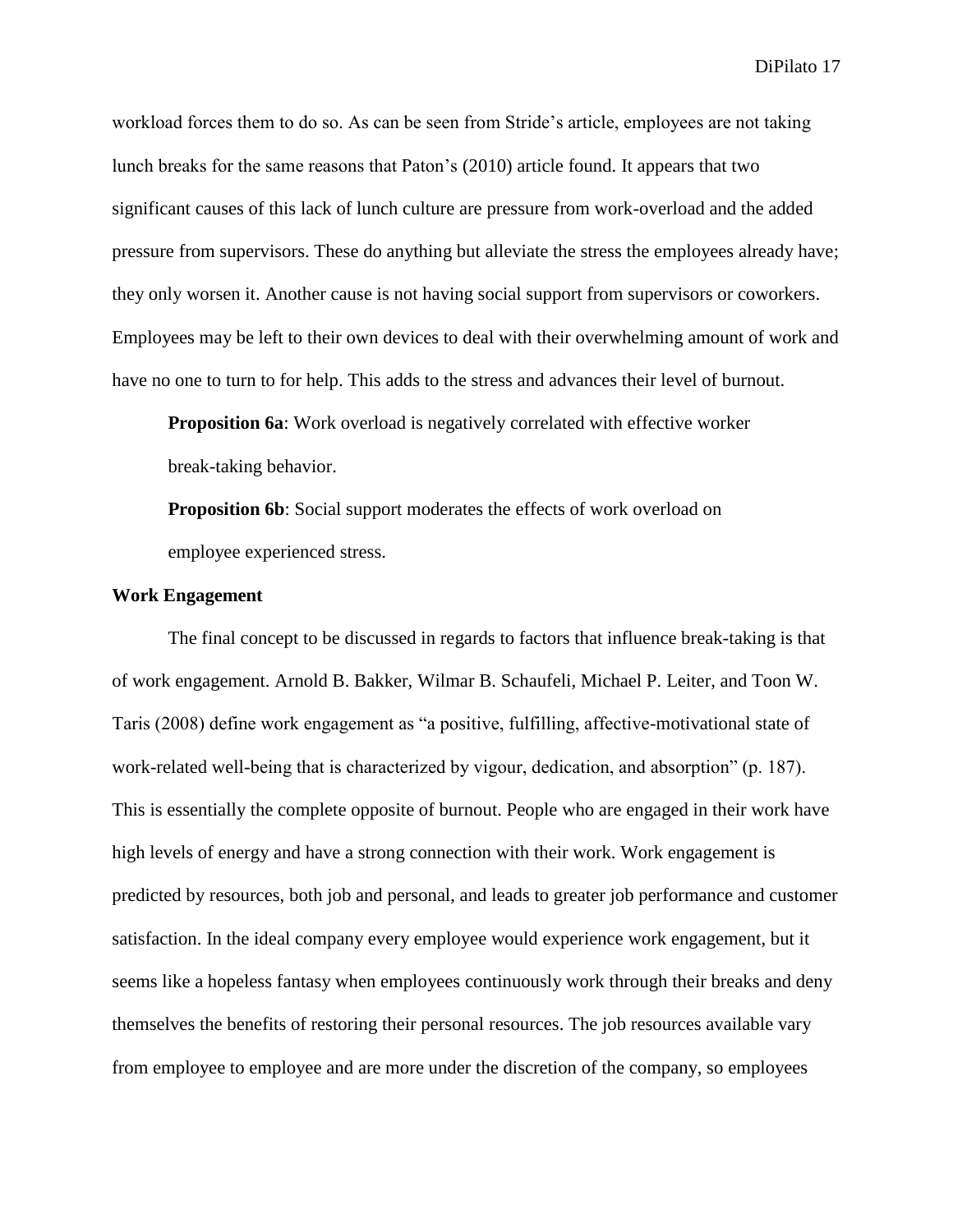should do whatever is in their power to make sure that they have adequate personal resources, namely to take breaks.

Some research by Jana Kühnel, Sabine Sonnentag, and Mina Westman (2009) looked to see how a short respite from work could improve work engagement. Two other factors were also considered: psychological detachment and job involvement. Psychological detachment refers to not thinking about work or work-related things while taking a short respite. Job involvement refers to a stable attitude toward one's job and mental identification with one's job. To clarify, a short respite in this study is two to four days in length. The study was based on questionnaires given to nurses before and after a short respite. The results were as follows:

Psychological detachment that fosters the restoration of depleted resources during a short respite plays a crucial role for work engagement. Likewise, high job involvement that promotes the investment of resources into work is of relevance for work engagement. (p. 591)

The more psychologically detached employees were from their work during the respite, the more engaged they were in their work after they returned to it. Individuals with high job involvement were more detached during the respite which inversely caused greater work engagement through the detachment component. Employees with high job involvement also experienced direct positive effects on their work engagement.

**Proposition 7:** Work engagement is positively correlated with effective breaktaking behavior.

This study focused on improving work engagement through short respites. The results drawn from the study are also relatable to burnout. If employees experience burnout, they may be given the recommendation to take a short respite in order to counter the effects of burnout and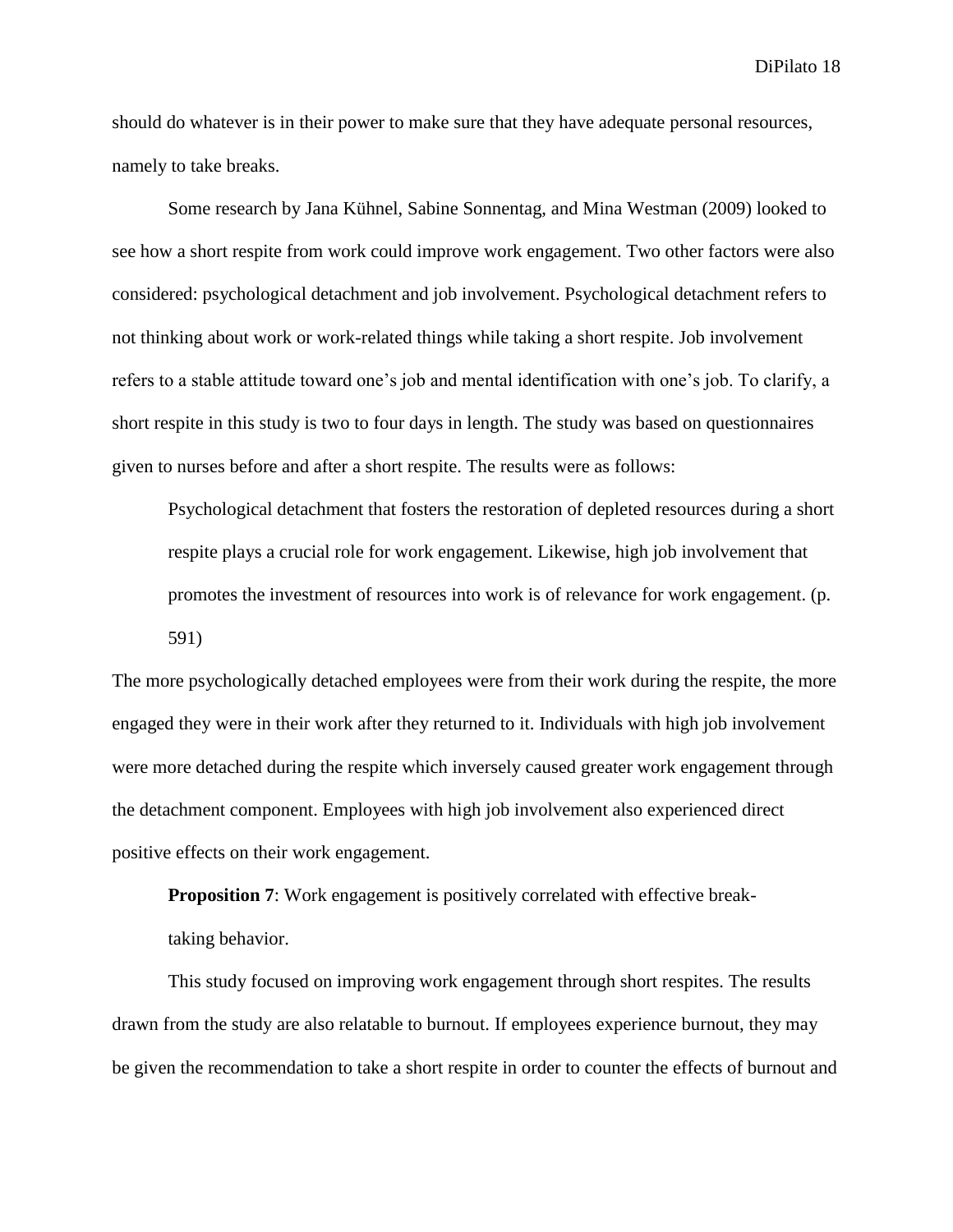job stress. This is a severe situation in which multiple days of recuperation are necessary. On a smaller scale, maintaining a continuous level of work engagement could be achieved simply by taking short breaks during the workday and throughout the week. These breaks of course include lunch breaks and coffee breaks which also serve the purposes of improving mental, emotional, and physical health as well as improving motivation if they are used effectively.

This section has shown the effects of autonomy, work overload, and work engagement on certain break-taking behaviors. Autonomy allows employees to choose whether or not to take their break. Either way, since the employees had the freedom to make their own choices, they find that they have less fatigue and a higher amount of relaxation, resulting in less stress, better performance, and improved productivity. Work overload can either lead employees to form social support groups or to forgo their breaks altogether. If they form social support groups then they can share their workload with other people and ease the burden they are carrying. This results in less stress and better performance. On the other hand, if they forgo their breaks then they may become burnt out. Finally, work engagement, or rather a lack thereof, may cause employees to have to take a short respite from work. This long 2-4 day break from work restores an employee's work engagement which results in greater work performance and customer satisfaction as well as improved overall health and motivation.

#### **Approaches to Mitigating Risks of Ineffective Break-Taking Behaviors**

The first thing to note about the following solutions is that some of them can reduce fatigue while others can alleviate exhaustion if they are performed regularly and over an extended period of time. Fatigue is caused by overuse of a particular physical or mental system and can be more easily overcome than exhaustion with the assistance of the following solutions.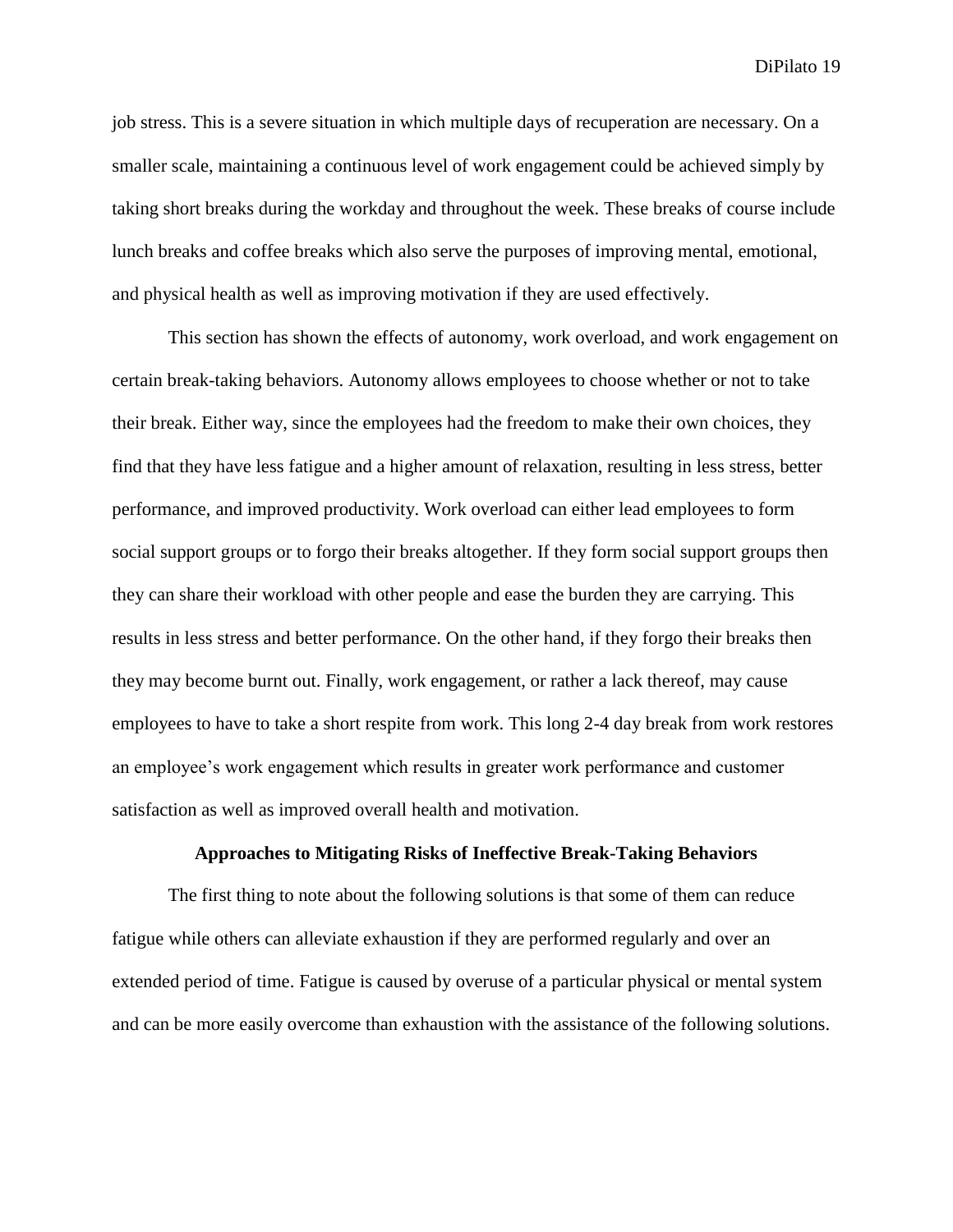#### **Mental Disengagement**

The importance of mental disengagement as an element of effective break-taking was suggested by Carver, Scheier, and Wientraub (1989) and was mentioned by de Beer. This solution was "*mental disengagement* in the form of day dreaming or excessive sleeping in order for the individual to escape from the stressors experienced in life" (de Beer, 2014, p. 456). Although there are companies that provide employees with the opportunity to take naps at work such as Google and Nike, this solution may not be practical for all other companies. If the employees decided to take a power nap or have a daydream on one of their breaks, however, then they could easily incorporate this method into their workday. This of course shows that breaks are important not only for their temporary disengagement from work but also for what can be done during the breaks that can benefit the employees.

Katy Marquardt (2010) talked about potential activities that employees can do during their lunch break. These activities can recharge the brain and reduce fatigue. This article says that less than half of employees actually choose to leave their desks during their lunch break. This is not actually taking a break from work because the employees are still involved with their work while they have their breaks. Marquardt (2010) states that "not taking a break can be counterproductive, sapping your energy and lowering your productivity. It can also lead to higher stress levels and, as a result, poorer health" (p. 53). All of the research reviewed up to this point confirms this statement. Not taking a break has negative consequences, some worse than others, such as burnout.

She mentions some ways to spend the lunch break. In order to decrease fatigue Marquardt (2010) recommends "eating lunch, taking a walk, or reading a book" (p. 53). These are relatively simple activities to take an employee's mind off of work and replenish their energy.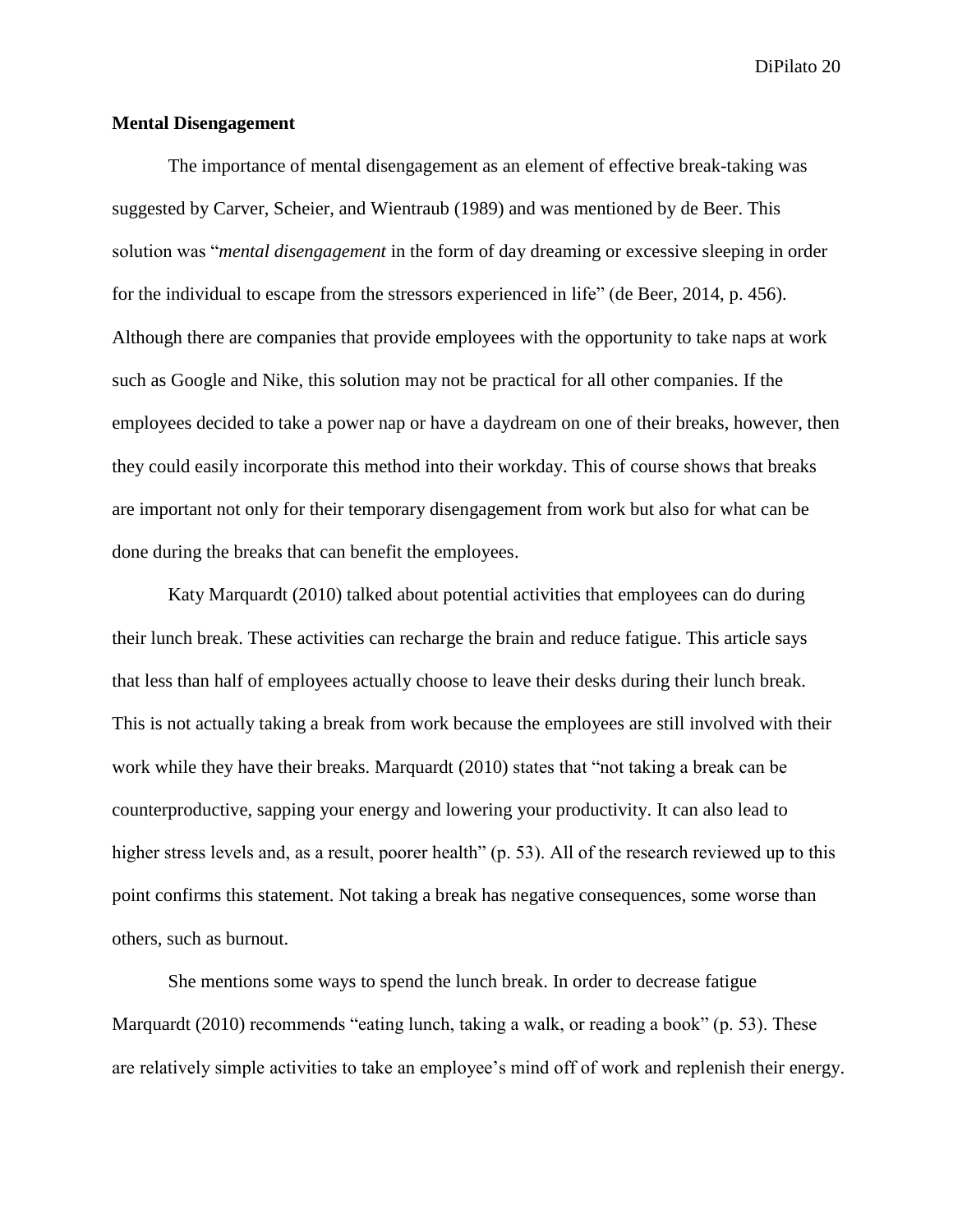If they simply take their lunch break to eat their lunch and not worry about what awaits them back at their desks, then they will experience some positive effects and actually feel like they had time to rest and relax.

If taking a lunch is out of the question, then there is always the option of a microbreak. Charlotte Fritz, an assistant professor of industrial and organizational psychology at Portland State University, was paraphrased in this article as saying that employees who cannot take lunch could "[g]rab some coffee, run a quick errand, or listen to music" (Marquardt, 2010, p. 53) instead. These are less time consuming activities for the employees who feel rushed but still need some time to get away from their work. On the topic of longer breaks, such as the lunch break, Fritz is said to have recommended "leaving work completely, perhaps by going shopping or having lunch with a friend" (Marquardt, 2010, p. 53). Regardless of what the employees decide to do, it is important for them to take a break and relax.

Korkki (2012) also gives some specific suggestions of activities that employees could do during their breaks to mentally disengage from work and so that it feels like break time is well spent and not time wasted: "Options include walking, reading a book in another room or taking the all-important lunch break, which provides both nutritional and cognitive recharging" (para. 7). It is important to note that Korkki suggested reading in another room. It is not always beneficial for employees to remain at their desks during their break. This does not allow them to completely remove themselves, both physically and mentally, from their work. Korkki also emphasizes the importance of lunch breaks.

**Proposition 8:** Employees that periodically mentally disengage from work will report less stress than employees that do not periodically mentally disengage at work.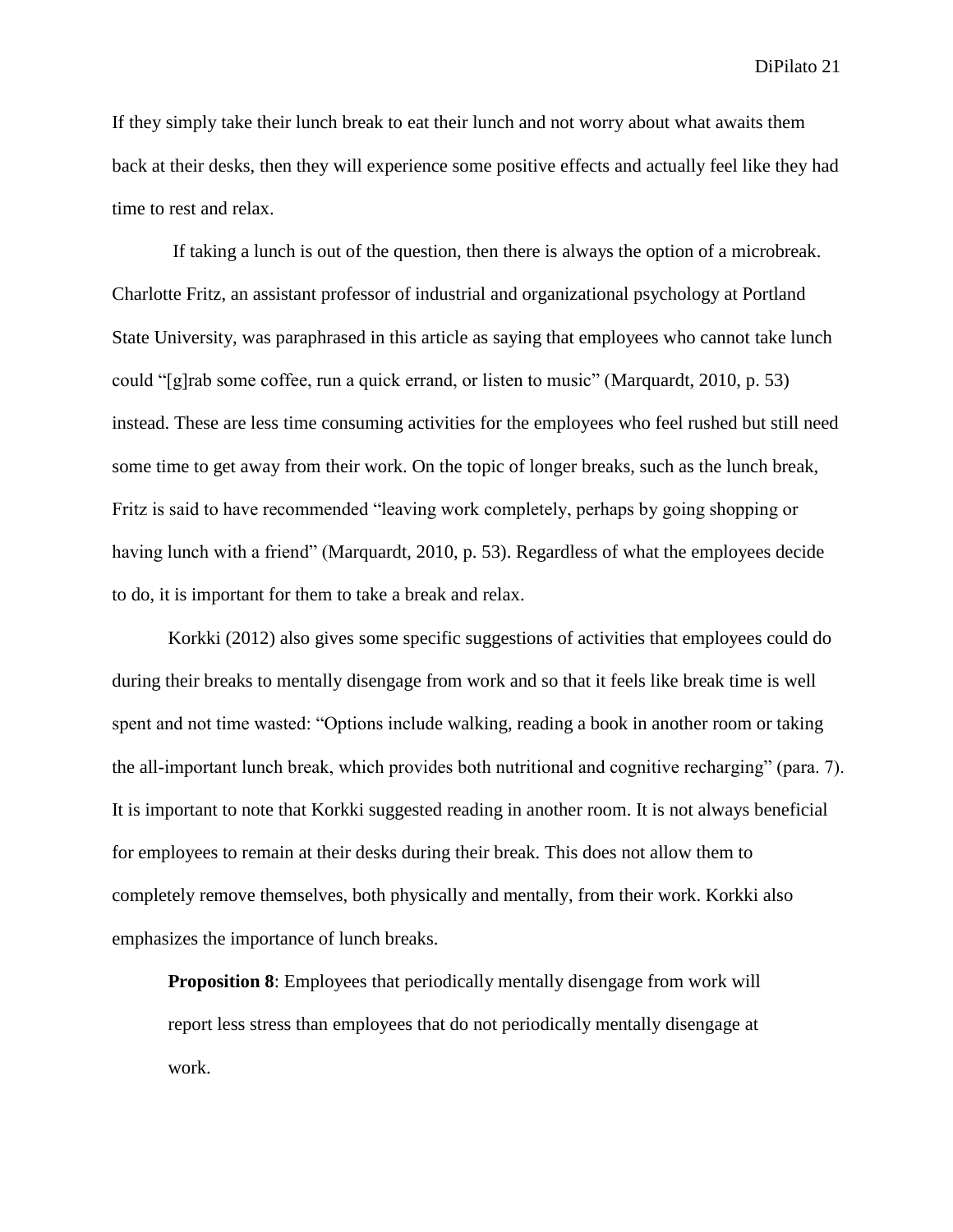#### **Relaxation and Replenishment Practices**

Maslach (1982) discussed how breaks during the workday can be a useful tool in combating the effects of burnout and stress. These breaks can be a short pause, a coffee break, a lunch break, or any other kind of rest period that an employee can take during the day. The breaks themselves allow for mental rejuvenation and refreshment as well as a physical break from being kept in the same position for hours on end. During these breaks, employees can perform certain activities to further relax themselves and replenish their mental resources. Maslach said,

Regular relaxation will yield a significant reduction in stress symptoms. Most relaxation techniques can be practiced easily during regular breaks in your work routine—such as lunch breaks, coffee breaks, or (for parents or childcare workers) children's naptime. . . . ten to fifteen minutes is often the ideal amount of time for these techniques. (p. 101) All it takes is ten to fifteen minutes to relax and replenish the mind and body. Different relaxation exercises, such as progressive muscle relaxation, have been studied by different researchers and have proven to be effective in relaxing employees and improving their productivity.

#### **Active Workstations**

There is one solution that does not pertain to breaks from work. Rather, it involves things to do while working that can reduce fatigue and otherwise promote good physical health. It is also important to note that this solution should not be used as a replacement for taking breaks from work, but instead it should be used as a supplement to be done along with the breaks. This solution is active workstations. There are many different types of active workstations, each with varying effectiveness and costs. The following article review goes into detail about the use and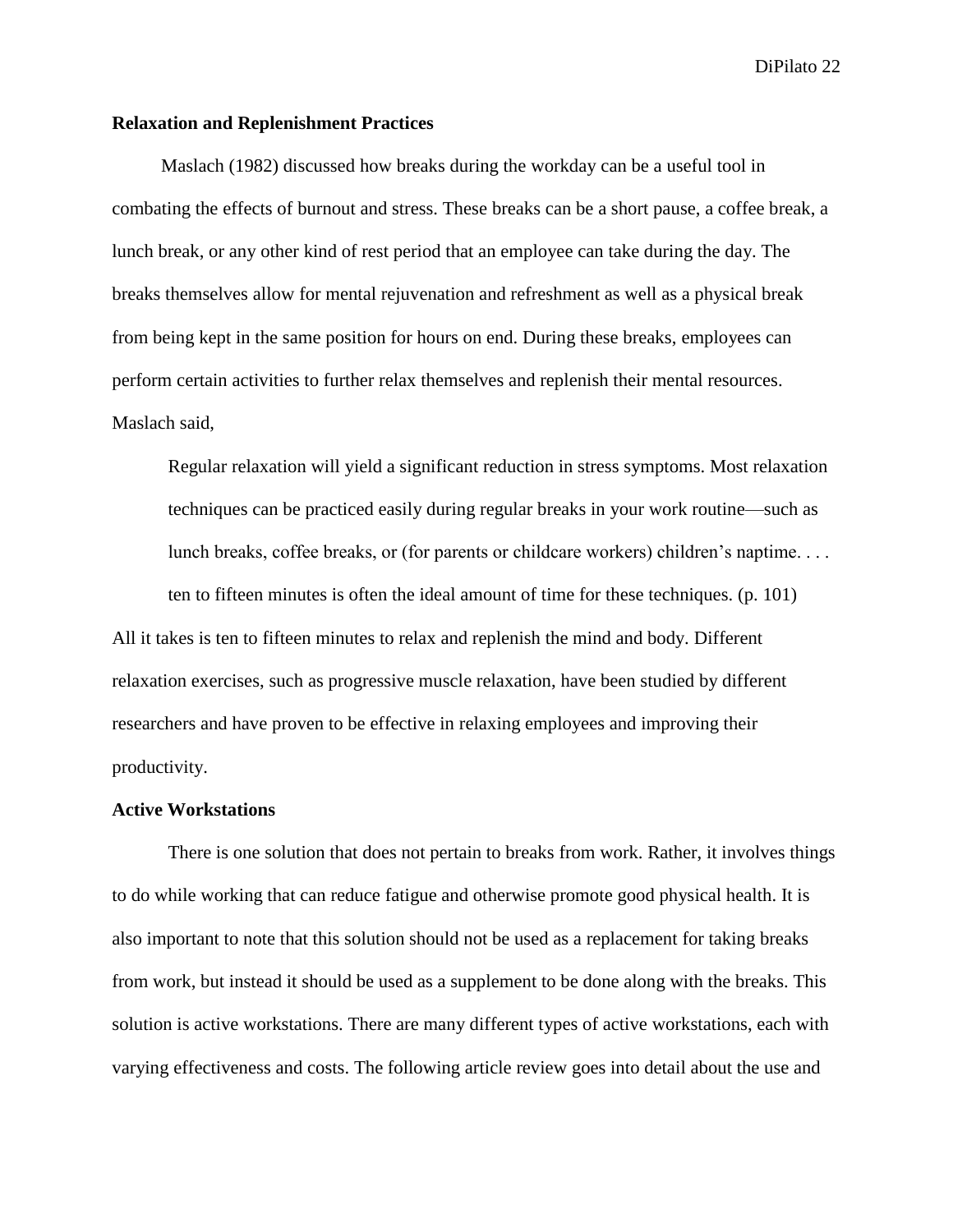effectiveness of four types of active workstations and their positive and negative effects on employee productivity and health.

Kermit G. Davis and Susan E. Kotowski (2015) wrote an article that examined the different types of active workstations available to employees. The first one they reviewed was the sit-to-stand workstation, which, as its name implies, allows employees to change the height of their desks to either a sitting or a standing height. The article says that "Sedentary work has been linked to several adverse disorders and disabilities, such as obesity, diabetes, and cardiovascular disease… Musculoskeletal disorders have also been linked to sedentary work, specifically those of the hand and wrist, neck, upper back, and low back" (Davis, 2015, p. 9). The pain caused by these adverse effects can lead to a 10-20% decrease in productivity. The sitto-stand workstation has proven to be effective in reducing the discomfort caused by sedentary work in the upper and lower back. In addition, this method has shown that there are no decreases in productivity if the employees switch positions no more than every 30 minutes. The effectiveness of the sit-to stand workstation depends on whether or not the employees actually make the switch, so computer-prompted reminders may be useful to ensure that they do.

The second active workstation reviewed was the treadmill workstation. This workstation allows employees to walk at a constant pace of no more than 1 or 2 mph while working at their desks. As can be expected, the dual demands of walking at a steady pace while trying to input information into a computer can lead to reduced productivity. On the other hand, this workstation has the potential to "increase caloric expenditure, resulting in reduced weight over time" (Davis, 2015, p. 10). But even with these added health benefits, the loss of productivity and the ineffectiveness of being able to alleviate musculoskeletal pain put the treadmill workstation a step behind the sit-to-stand workstation.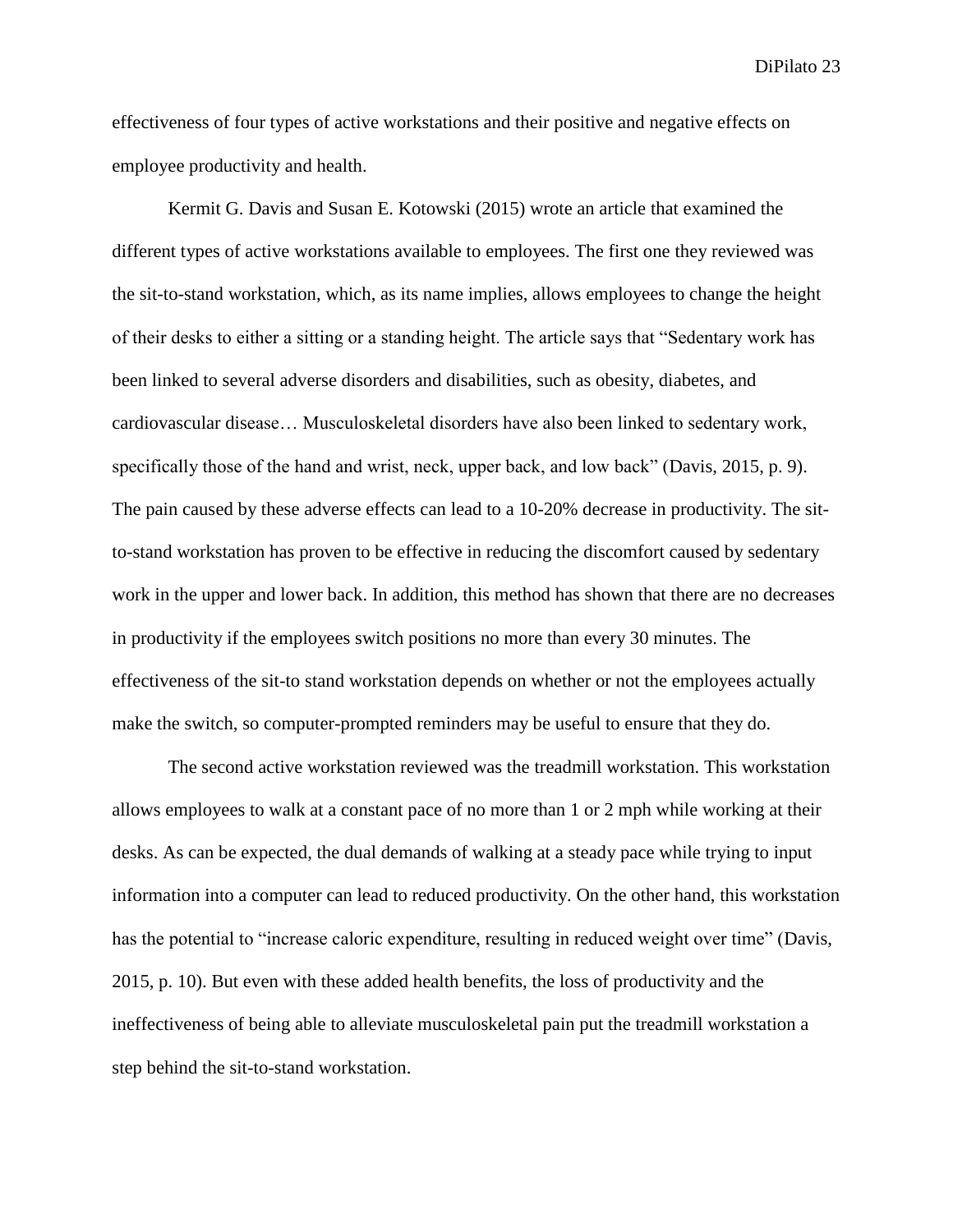The third workstation is the cycling workstation in which a modified stationary bike is used instead of a chair and the desk is elevated to provide accessibility to the computer and plenty of knee clearance. Again we see the same problems here as were caused by the treadmill workstation. The health benefits and energy expenditure are still present, but "some concerns" with this type of dynamic workstation are (a) lack of support for the back for long-term cycling, (b) dual demands of cycling and computer processing, and (c) making sure the workstation is properly adjusted to cycle-person height" (Davis, 2015, p. 10-11). It seems to be that having the ability to exercise while working at a computer only has benefits for losing weight and comes at the cost of reduced productivity.

The fourth and last active workstation is the exercise ball workstation. In this case the normal office chair is replaced by an exercise ball, making this one of the less expensive options reviewed in this article. Although it allows postural variation over the course of the workday, it does not provide relief from musculoskeletal pain. Instead, it has been found that there is "increased discomfort with the exercise ball" (Davis, 2015, p. 11). This discomfort was greater overall and greater for the lower back than is found for a typical office chair. There has been little, if any, research done as to the effects of the exercise ball workstation on employee productivity, but it is doubtful that an increase in discomfort will yield better productivity. It is also important to note that at the end of the article the authors wrote that "routine rest breaks throughout the day can effectively reduce musculoskeletal discomfort without affecting productivity, unlike the types of dynamic workstations discussed here" (Davis, 2015, p. 12). Although these active workstations may provide some benefits to the employees, there is no substitute for taking a short break from one's work.

An article by Nicolaas P. Pronk (2015) also advocates the idea of having an active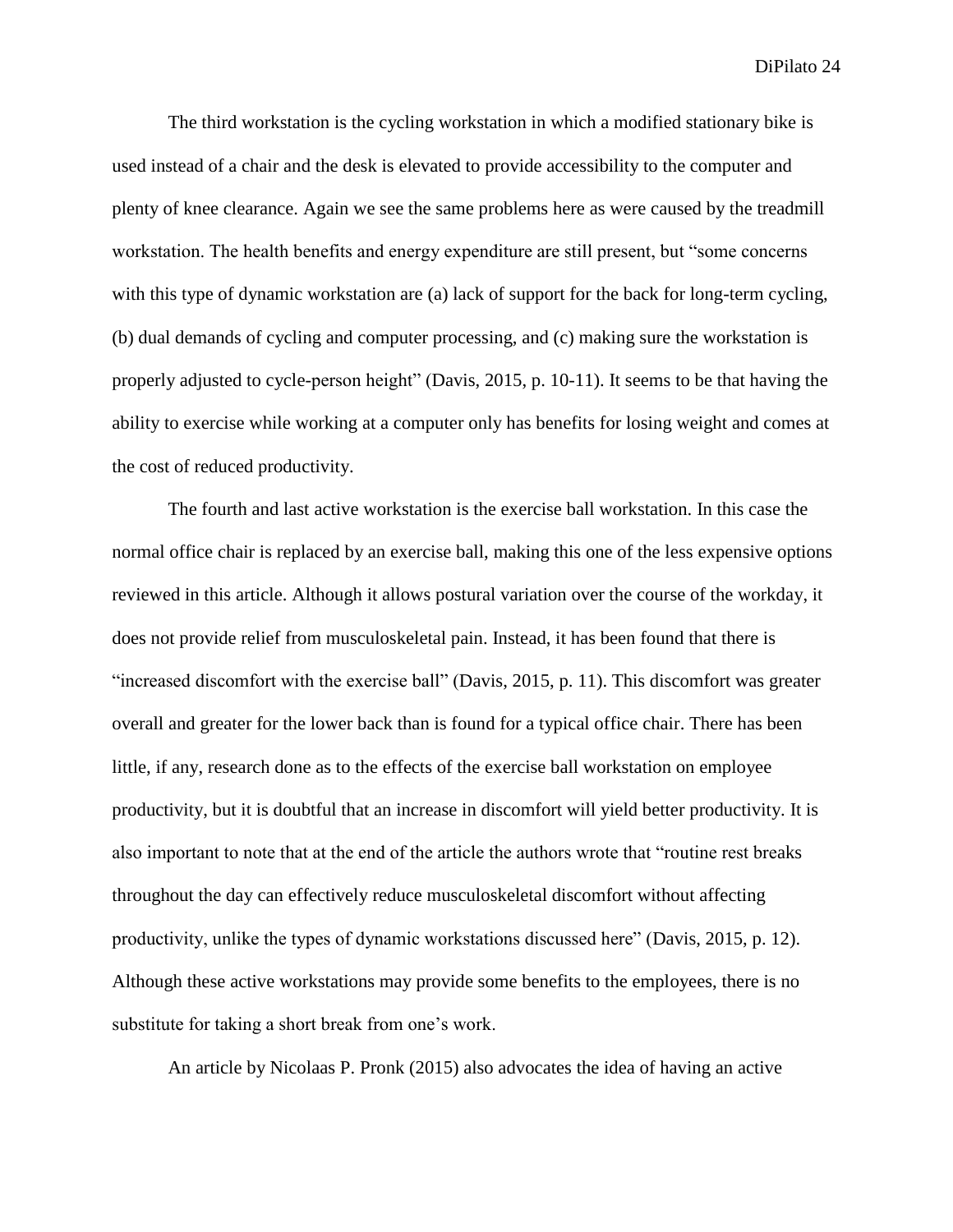workplace. It starts off by describing the negative effects that sedentary work has on employees, stating that employees in sedentary jobs have twice as many coronary heart disease (CHD) events as employees in more active jobs. In addition, "the prevalence of sedentary occupations has increased from approximately 50% to 80% during the past five decades" (Pronk, 2015, p. 36). That means that 80% of the working population may be suffering the consequences of working sedentary jobs. Such consequences include "obesity, diabetes, impaired glucose uptake, insulin resistance, certain cancers, CHD, and workplace productivity loss" (Pronk, 2015, p. 36). In order to combat these ailments, Pronk suggests the implementation of active workstations. Much like the review done by Davis and Kotowski (2015), Pronk found that out of all the possible active workstations, the sit-to-stand workstation was the most effective for improving performance, mood states, and selected health outcomes. He also found that the other types of active workstations such as the treadmill and cycling workstations yielded lower productivity but also increases in energy expenditure, providing support for the claims made by Davis and Kotowski (2015).

**Proposition 9:** Employees that use active sit-to-stand workstations will demonstrate improved overall performance and also incur various health benefits.

#### **Cognitive Activities**

The final solution for accelerating employees' recovery from fatigue caused by repetitive manual work is to do cognitive activities during breaks. A study by Svend Erik Mathiassen, David M. Hallman, Eugene Lyskov, and Staffan Hygge (2014) aimed to identify the influences of these cognitive tasks. Each participant performed all three difficulties of the task of recalling the last, two last, or three last letters of a sequence after performing the physical task of manipulating a 300g weight to both near and far positions. It has been suggested that "fatigue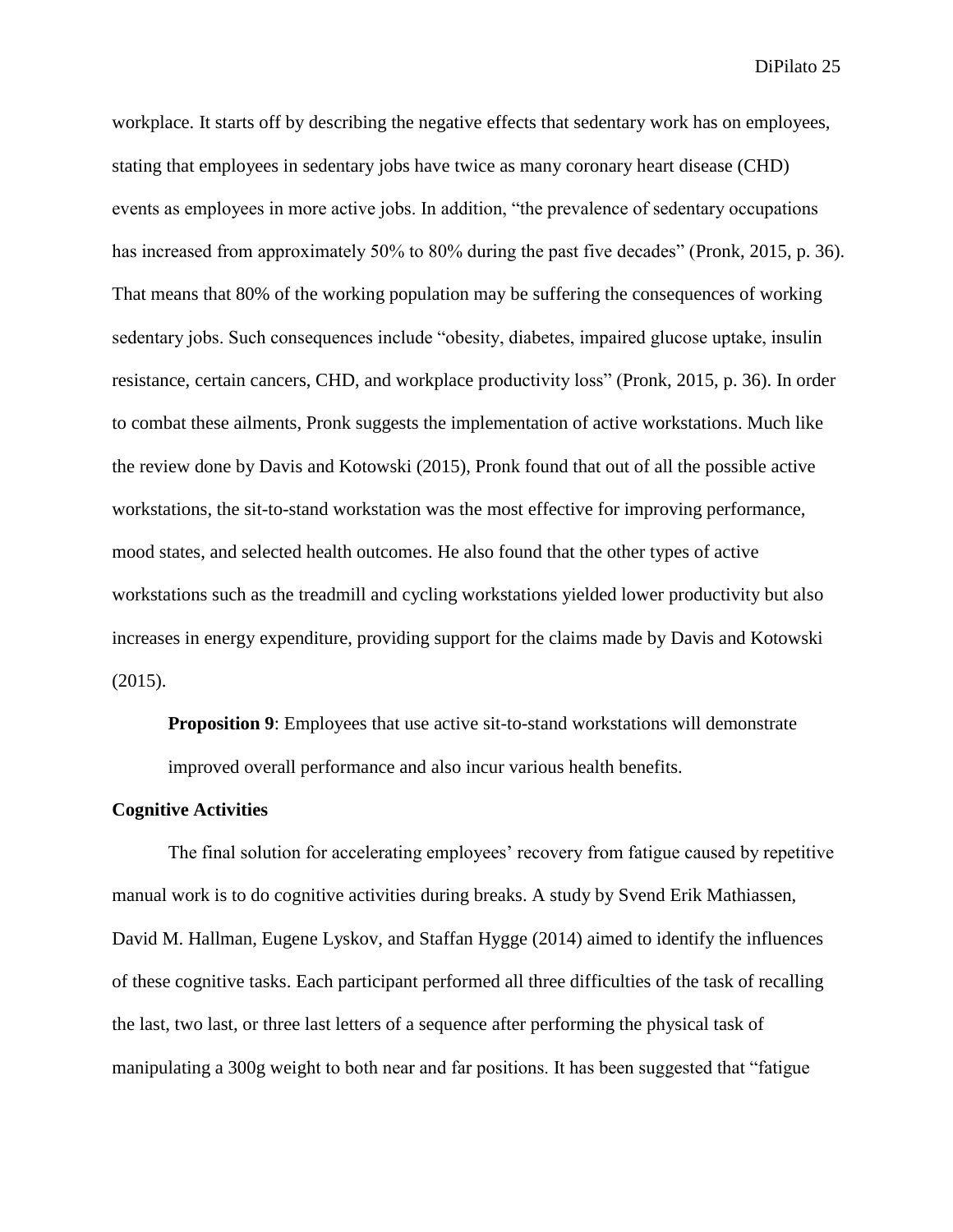caused by physical work may be more effectively recovered during ''diverting'' periods of cognitive activity than during passive rest" (Mathiassen, 2014, p. 1). The results of this study provide support for this suggestion.

It was found that the most difficult level of the cognitive task provided the most recovery from fatigue. Heart rate and heart rate variability recovered the most during these cognitive activity breaks. In addition, "Perceived neck-shoulder fatigue was significantly reduced during the breaks, indicating a rapid recovery… typically from ''high'' fatigue to ''weak'' fatigue… [and] a tendency to higher alertness was, however, seen in breaks during the difficult mental task" (Mathiassen, 2015, p. 5). The more frequent the breaks are between bouts of work, the less the amount of fatigue perceived by employees is. However, since many employees in the workforce today are not given the opportunity to take many and frequent breaks during the work day it may be beneficial to them to partake in cognitive activities during the few breaks they are allotted. Though this study induces fatigue through the manipulation of a weight, it is also possible that extended use of a keyboard, which is much more common, may also cause employees to become fatigued. Therefore, performing cognitive activities during breaks is a viable solution to reducing fatigue experienced by employees in an office setting as well.

The next solutions to be discussed are more effective for dealing with exhaustion. The key to these solutions is to perform them regularly. They can prevent the onset of exhaustion and also deal with it should it occur. A difference between fatigue and exhaustion lies within the ways in which they are treated. Fatigue could be combatted with mental disengagement, walking, or reading a book, but these would have no effect on treating exhaustion because they are in-themoment solutions and not suitable for long-term use. The following solutions appear to have a greater influence on exhaustion.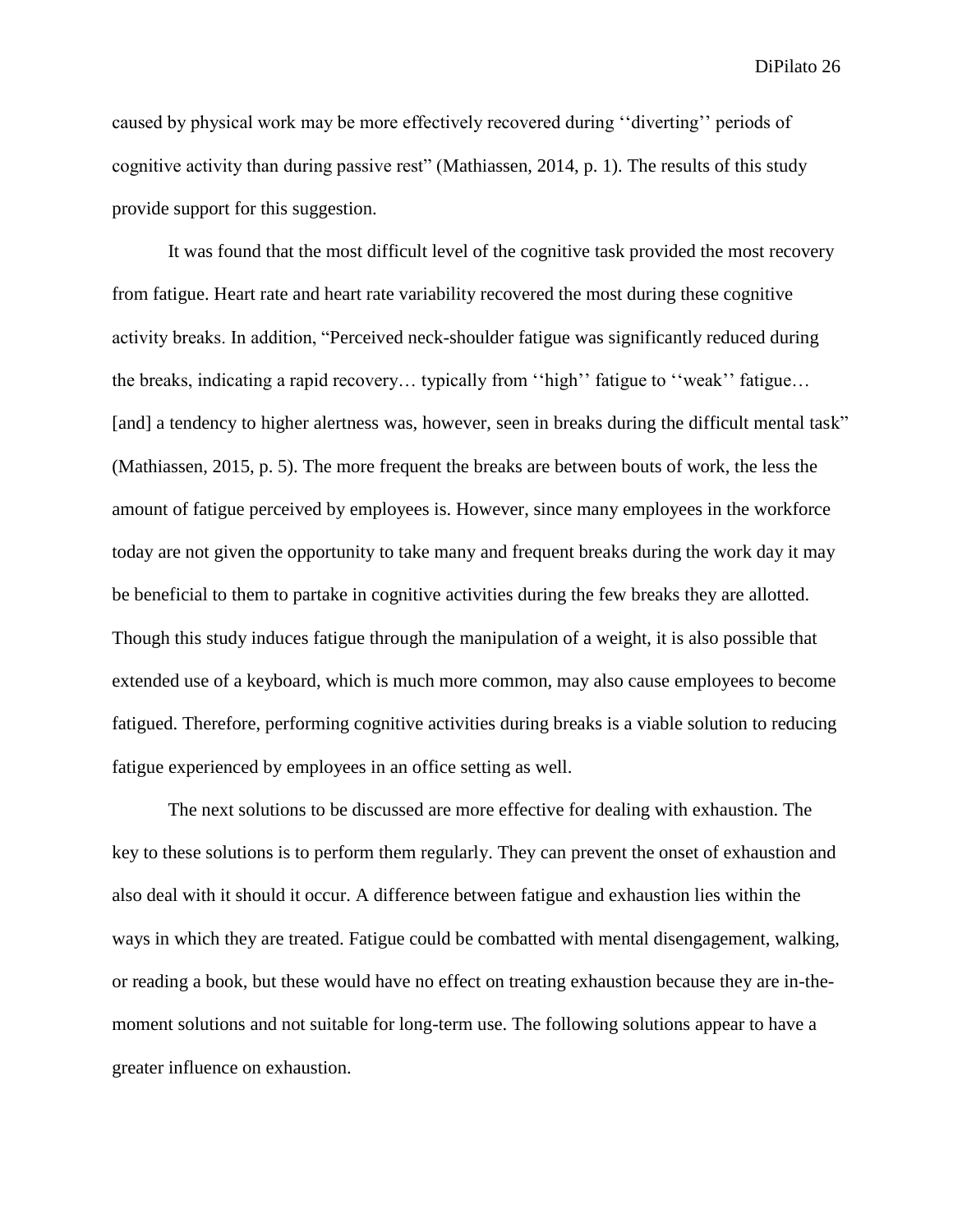#### **Progressive Muscle Relaxation & Small Talk**

Jarek Krajewski, Rainer Wieland, and Martin Sauerland (2010) performed a study in which participants tried two different methods of reducing their levels of cortisol, a stress hormone, during their lunch breaks. These two methods were progressive muscle relaxation (PMR) and small talk (ST). The participants in the small talk group were able to choose the coworkers who participated in this study. Small talk is essentially what employees would do during a normal lunch break, which would be to talk with their coworkers. Krajewski et al. proposed that PMR would benefit all four dimensions of strain: emotional, mental, motivational, and physical. The study found that PMR did indeed reduce strain levels in these four dimensions but it also noted, "The highest strain reduction and largest effect sizes were found for emotional and motivational strain states" (Krajewski, 2010, p. 135). The end results were that the PMR during lunch breaks was more beneficial to the employees than the ST, especially in regards to the effects on emotion and motivation. After the employees performed the PMR session they were calmer and more motivated to work than the employees who partook in the ST groups.

On an average day, employees would engage in small talk with their coworkers while eating lunch and then go back to working at their desk. This use of their breaks is not as effective as when they decided to include progressive muscle relaxation into their lunch routine. The results of this study demonstrate that this activity can reduce strain states far better than small talk can, therefore it would behoove employees to consider taking part in PMR in future lunch breaks.

Jarek Krajewski, Martin Sauerland, and Rainer Wieland (2011) used the data from their previous study to show how the PMR and ST reduced the levels of cortisol of the participants. Krajewski et al. (2011) predicted that extended activation of the hypothalamic-pituitary-adrenal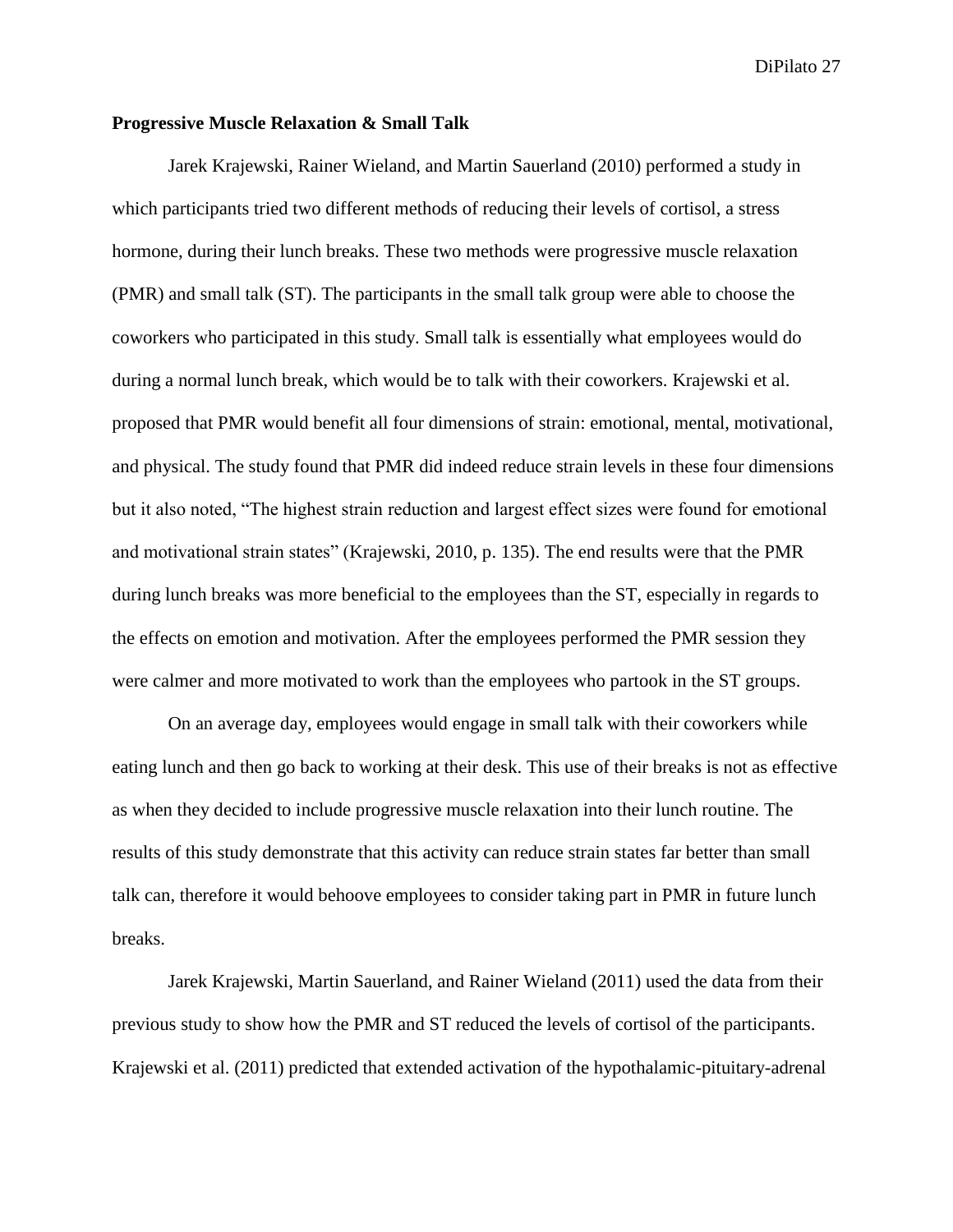axis that produces cortisol can "suppress certain immune functions, can be detrimental to health and increase the risk of disease" (p. 382). It is evident that prolonged exposure to cortisol is detrimental to the employees. It is therefore necessary to make sure that they reduce their levels of the hormone fairly regularly so that they remain healthy and perform their jobs to the best of their abilities.

In order to do this, Krajewski et al. used this experiment to insert PMR and ST into the employees' routines so that they could better understand which method is more beneficial for the employees. The results of the experiment concluded that the PMR was the better option to practice in order to reduce levels of cortisol. The ST was also somewhat effective, but the PMR was more so. Past laboratory research mentioned in this article has found the following:

recovery effects of PMR on the cardiovascular, neuromuscular, electrodermal, autonomous, and central nervous systems. Furthermore, PMR shows effects on a wide range of psychosomatic disorders . . . as well as on psychological variables such as increased positive moods and physical well-being. . . . Moreover, it also increases pain thresholds and decreases inner tension and stress. (p. 383)

There are many positive effects of PMR that have been demonstrated in laboratory settings. The study done by Krajewski et al. brought the use of PMR into the workplace and found that it produced the same results that were found in the laboratory. The sessions of PMR vary in length depending on how much time the employees have after they eat lunch. Even if they only have a few minutes to do the PMR, they can still generate positive results from their session. PMR promotes good health as well as increases energy and motivation. If the employees continuously miss out on this opportunity to improve their well-being, then they are more likely to become burnt out.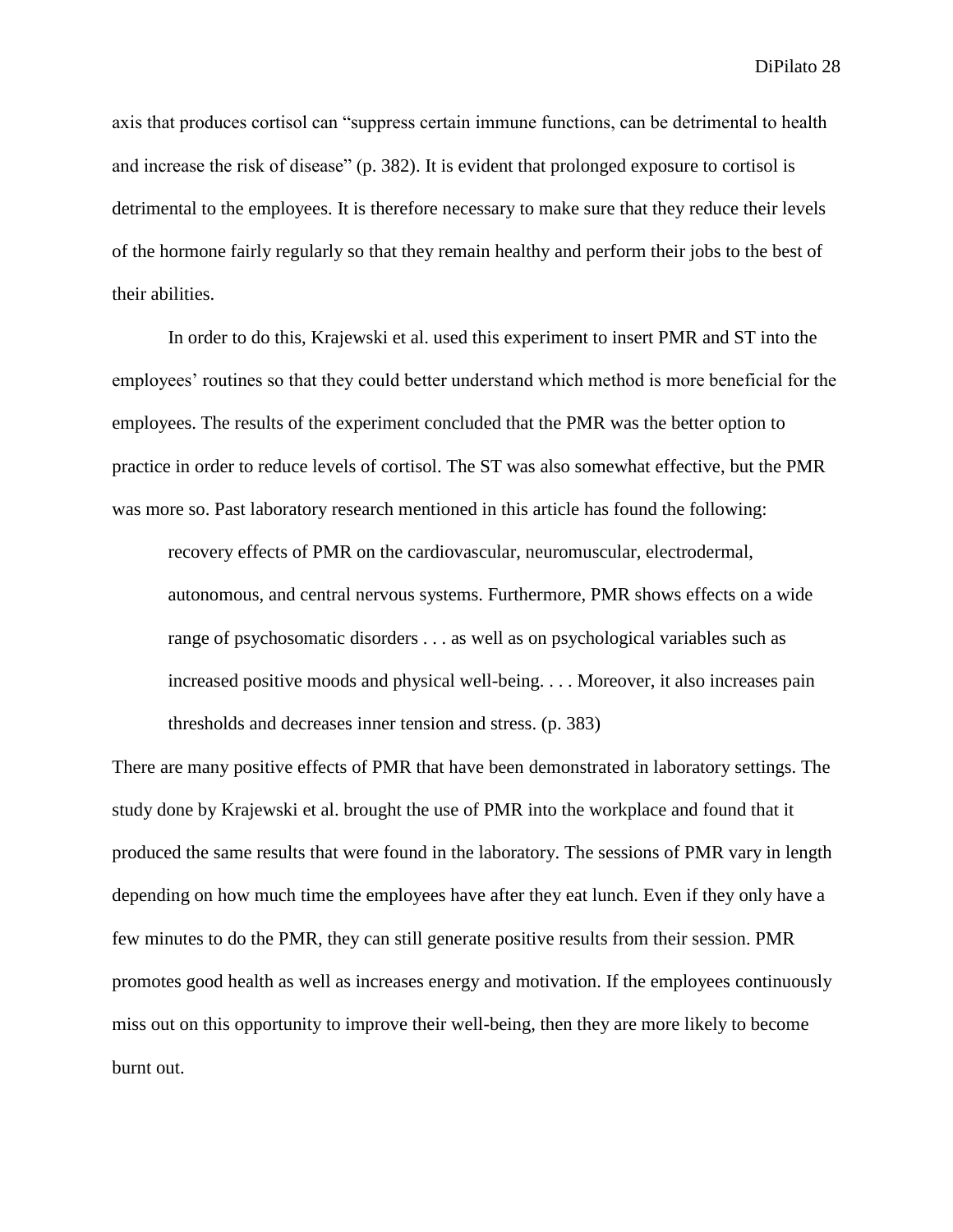**Proposition 10**: Progressive Muscle Relaxation has a greater effect than Small Talk on reducing workers' emotional and motivational strain.

#### **Meditation**

A possible solution for benefitting employees' performance is the use of meditation. Xiaoqian Ding, Yi-Yuan Tang, Rongxiang Tang, and Michael I. Posner (2014) performed a study in which they tested to see the influences of integrative body-mind training (IBMT), a form of meditation, on attention, stress, mood, and creativity performance. Participants in the IBMT group were compared against a relaxation training (RT) control group. RT is much like PMR in the sense that it focuses on the relaxation of certain muscles. It "involves relaxing different muscle groups from the head to abdomen and forces one to concentrate on the feelings of warmth and heaviness… [and] helps a participant achieve physical (body) and mental (mind) relaxation and calmness" (p. 2). The results of this study showed that short-term IBMT (30 minutes per day for 7 days) yielded better creativity performance, induced higher positive mood states, and induced lower negative mood states than the short-term RT. This does not eliminate PMR as a viable solution since it was not used in the control group of this study, but according to these results it seems that meditation in the form of IBMT is a more effective solution than RT.

**Proposition 11**: Integrative Body Mind Training (IBMT) has a greater effect than Relaxation Training (RT) and Progressive Muscle Relaxation (PMR) on creativity performance and positive mood states.

At the organizational level of analysis, a study done by Ho Li-An (2011) measured the effects of meditation on employees' self-directed learning (SDL) readiness, organizational innovative (OI) ability, and organizational performance (OP) as well as the relationship among these three aspects. The most relevant findings of this study are those pertaining to OP, which is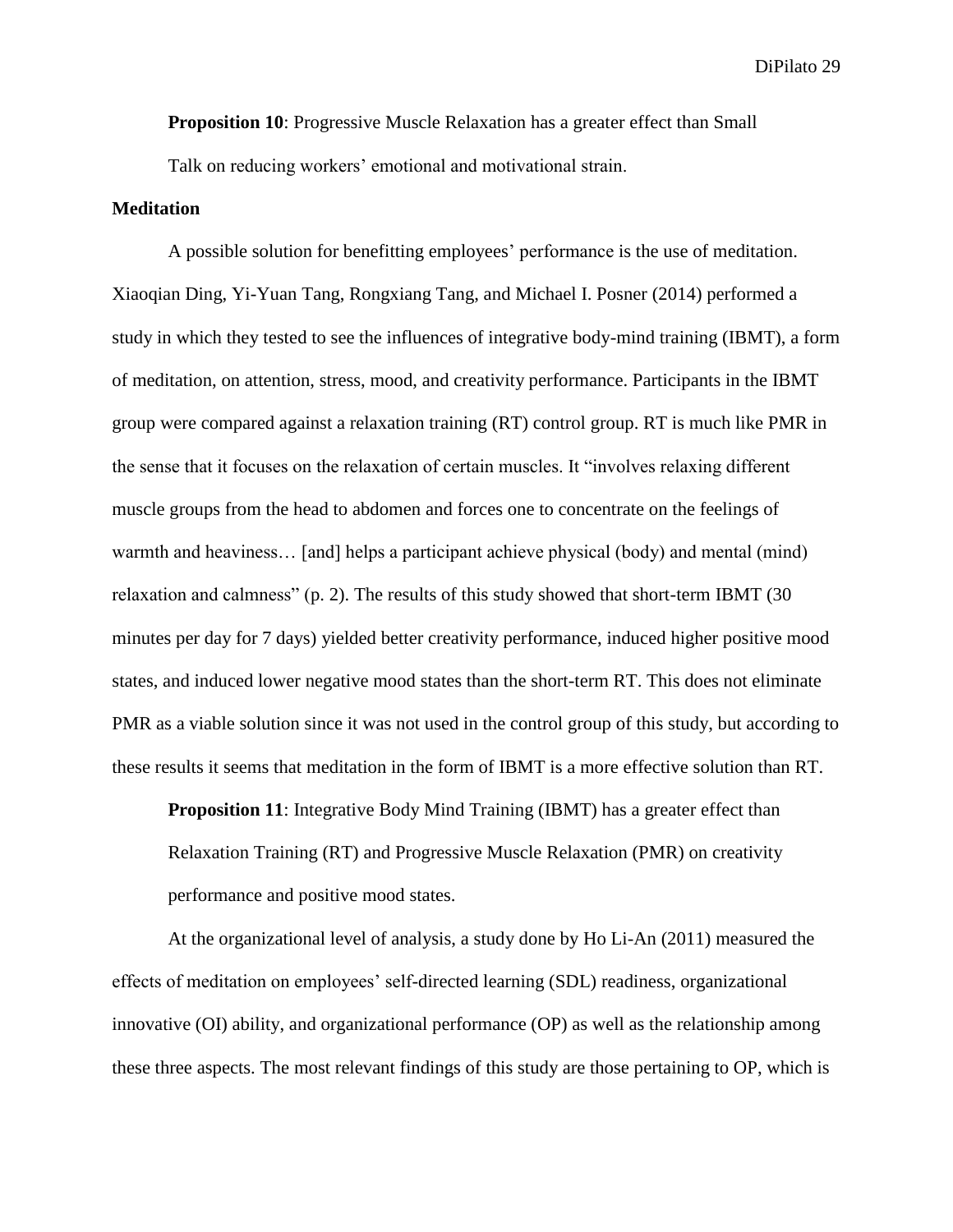a measure of how well an organization achieves its goals or objectives. This is related to how well each employee performs their job. OP, as defined by Li-An, involves four areas: decreasing the learning curve of new employees, quickly responding to customer needs, reducing how often tasks are reworked and ideas are redeveloped, and creating new ideas for products and services. An employee's ability to succeed at all of these areas improves their individual performance as well as the organization's performance. Although Li-An does not specify what type of meditation the study participants practiced, this study found that meditation "significantly and positively influenced employees SDL readiness, companies' OI capability and OP" (p. 113). It was also stated that "meditation practice helps relieve pain, improves physical health, reduces stress, and supports relaxation" (Ding, 2014, p. 113). Meditation is clearly beneficial to employees not only by improving their performance at work but also by improving their physical well-being.

**Proposition 12a**: Employees that practice meditation demonstrate greater SDL readiness than non-meditating employees.

**Proposition 12b:** Organizations with a greater number of meditating employees realize greater innovation and performance capabilities.

Based on all of the information gathered on these solutions I can conclude that the most effective solutions to the various problems caused by sedentary jobs are taking breaks to either perform progressive muscle relaxation or meditation and to use sit-tostand workstations in addition to these active breaks.

#### **Future Research**

While types of activities that lead to more effective break-taking and the influence of the organization's culture or attitude toward break-taking in general have been reviewed, some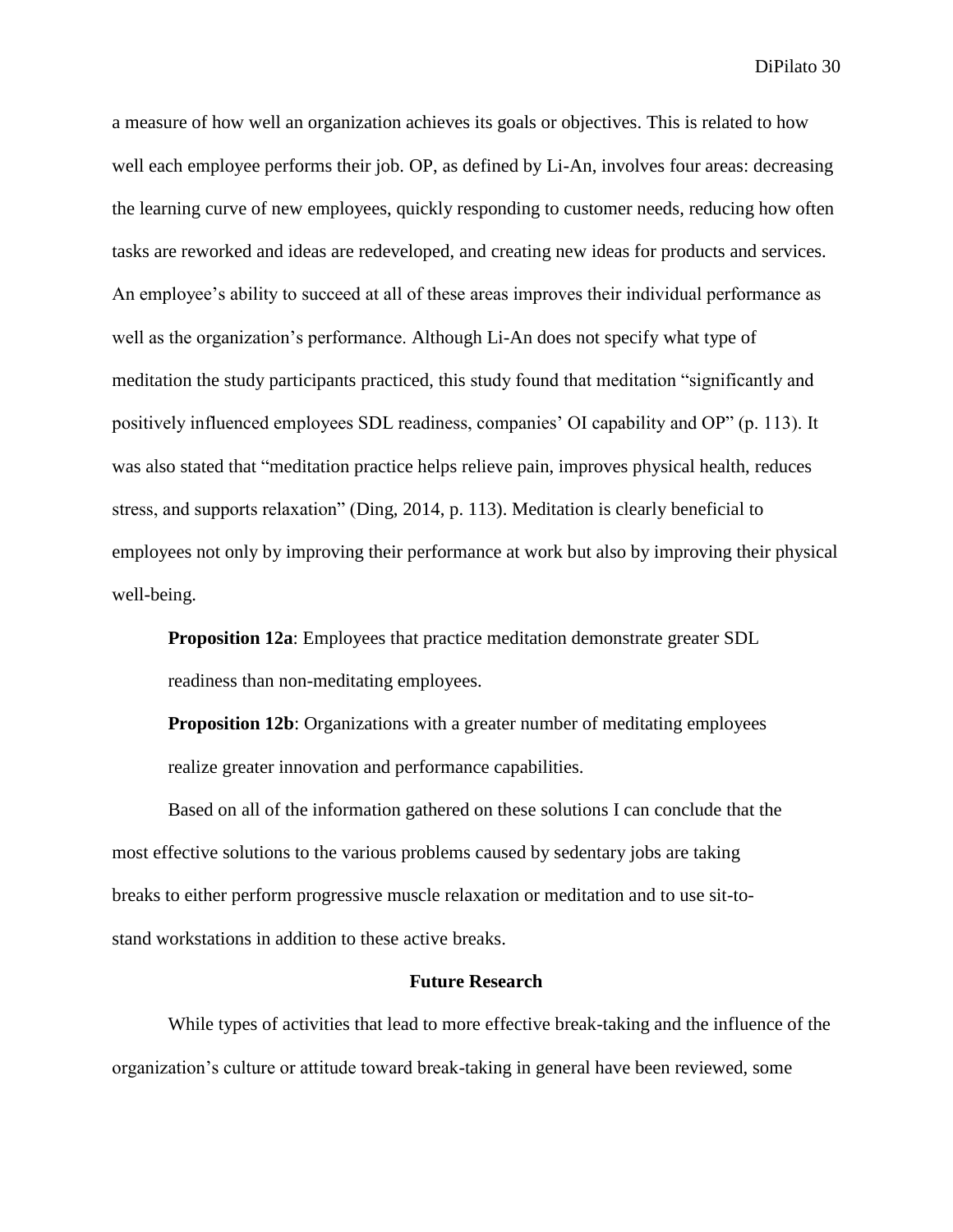important factors have not been considered to date. Some topics that should be considered for future studies and research are gender differences in break-taking behaviors, individual differences in these behaviors, and cultural differences in them as well.

#### **Gender Differences**

It can be said that men and women vary greatly in the roles given to them by society. This may also be the case in the ways in which they spend their breaks at work. According to a paper written by Suzana de M. Fontenelle and George M. Zinkhan (1993), the concept of leisure time is different between men and women not because of biological sex but because of their gender roles in society. These researchers go on to say that for women, "personal leisure is not viewed as a viable option if it represents putting family and spouse in second place" (Fontenelle, 1993, p. 537). This is essentially saying that women are more prone to behaviors that attend to the needs of other people. From this it can be shown that women, either by preference or by societal roles, tend to participate in more social behaviors in their leisure time than in selfbeneficial behaviors.

The same cannot be said for men. According to the research, leisure for men is "experienced independently from the needs and demands of others" (Fontenelle, 1993, p. 538). This is the complete opposite form of leisure that women partake in. It shows that men are less concerned with the social aspects of life during their leisure time. In fact, this research says that men are more concerned with their freedom to do what they want to do during their leisure time. There may be cases where men want to socialize with others, but it is much less likely than women's preferences.

With these ideas at play, future research should study whether or not these gender differences influence employees' decisions about which behavior is most appealing to do during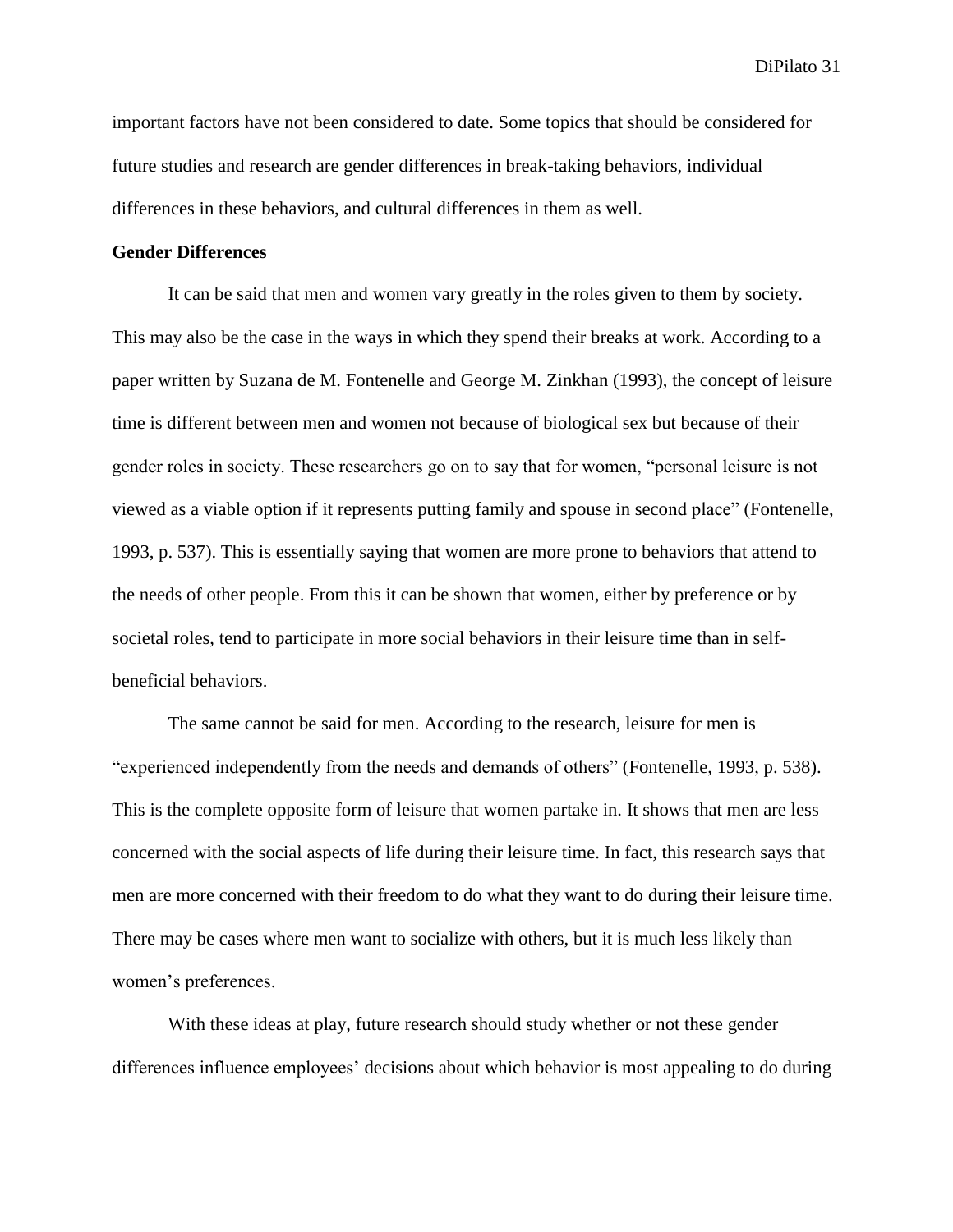breaks from work. For women it would seem that small talk, group PMR, or group meditation would be the most beneficial behaviors to reduce their stress and rejuvenate them while they are on their breaks from work. For men the active workstations may be the most self-beneficial and least social option of the ones that have been discussed in this paper. There are, of course, other options available to each gender than the ones mentioned and since no individual is exactly like another there are bound to be widely varied individual preferences for break-taking behaviors.

#### **Individual Differences**

There are many different break-taking behaviors to engage in in a work setting. It can be postulated that there is not one single behavior that is preferable over all others and the most beneficial from the perspectives of every employee. In other words, one behavior that is significantly effective and enjoyable for one individual may have the opposite effects on another individual. Empirical studies are needed that examine the most preferential and effective breaktaking behavior for a large variety of participants. Regardless of age, gender, race, religious background, social standing, etc., break-taking behaviors should provide all people with an equally preferential and effective option for spending their break time. This would require extensive research and many participants to fill the demographic requirements. Although this study would prove very difficult, it would have a significant impact on break-taking culture.

#### **Cultural Differences**

The results from studies done in America may only be relatable to the United States. The different cultures around the world may have very different results as there are most certainly many differences between United States culture and those of the rest of the world. Take Guangzhou, China for instance. A survey taken in 2012 showed that the employees of this city spent an average of 9.02 hours working every day, not including breaks. This high dedication to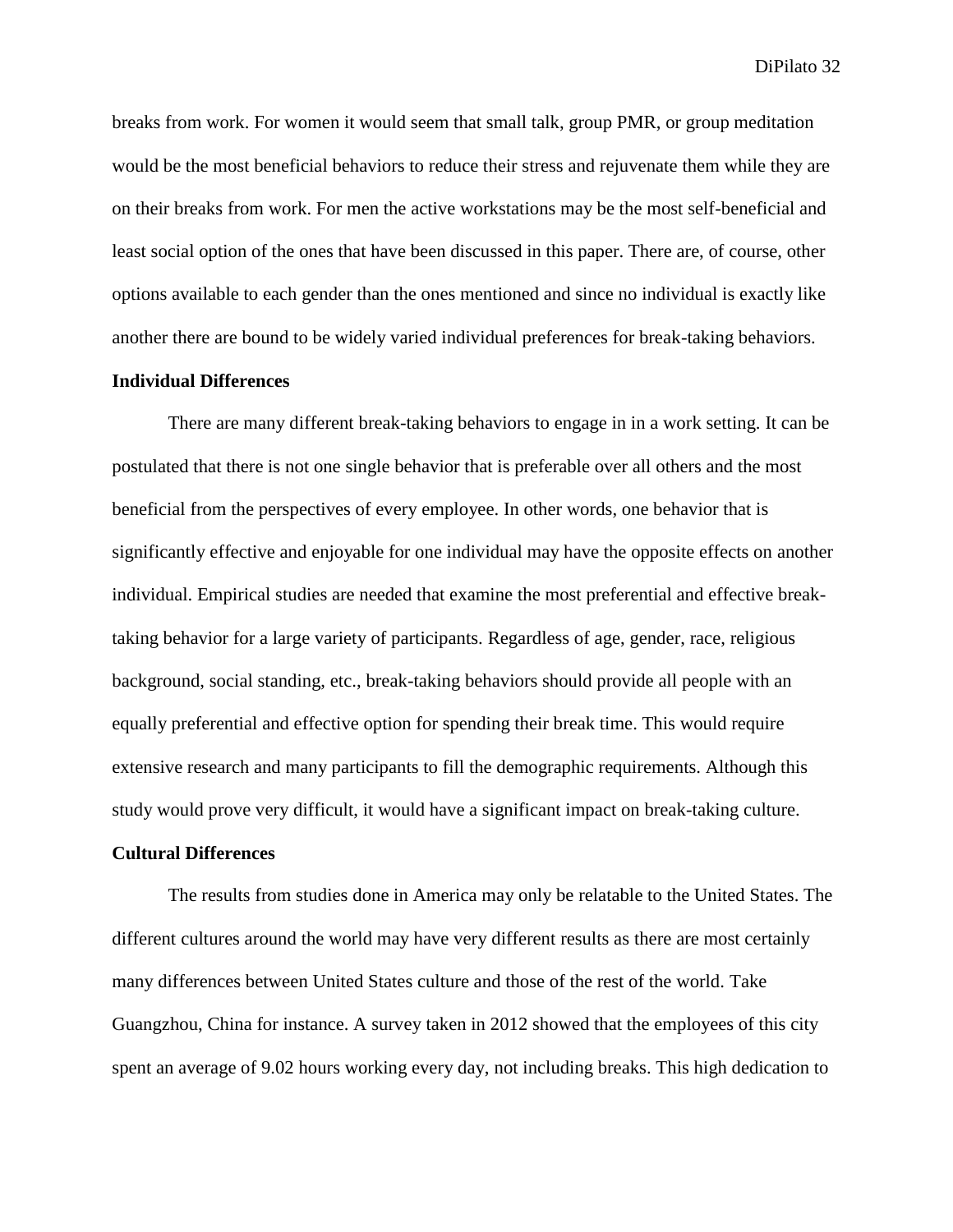working would have an impact on the amount and quality of breaks that the employees take. Some of the behaviors, like PMR or meditation, may not be viable options for these employees. In addition to that, they may not even have a significant impact on reducing the levels of stress and fatigue brought about by working these long hours. This may be just one city in one country, but it demonstrates how not all work cultures are the same as in the United States. It is important to note the differences between the various cultures of the world and not to generalize the findings of a study in the United States to all other countries around the world.

#### **Implications**

All of the research that was done for this paper contributes to the understanding of the risks of ineffective employee break-taking such as stress, work burnout, and lower productivity, organizational factors that contribute to ineffective break-taking behaviors, as well as the most effective behaviors to partake in during these breaks to obtain the maximum benefit from these breaks. In particular, various activities such as routine practices of PMR, meditation, and the use of active workstations have been proven to be significantly effective in reducing stress, fatigue, and musculoskeletal problems. In addition, my review of the literature identified the positive influence of effective break-taking practices such as these on employee creativity and selfdirected learning readiness, as well as organizational innovation and performance. Maslach (1982) describes how burnout affects the employees' work performance and their creativity as such:

Basically, they do a less good job. Motivation is down, frustration is up, and an unsympathetic, "don't-give-a-damn" attitude predominates. They don't take care in making their judgments, and they don't care as much about the outcome. They 'go by the book' and are stale rather than innovative and fresh. They give the bare minimum rather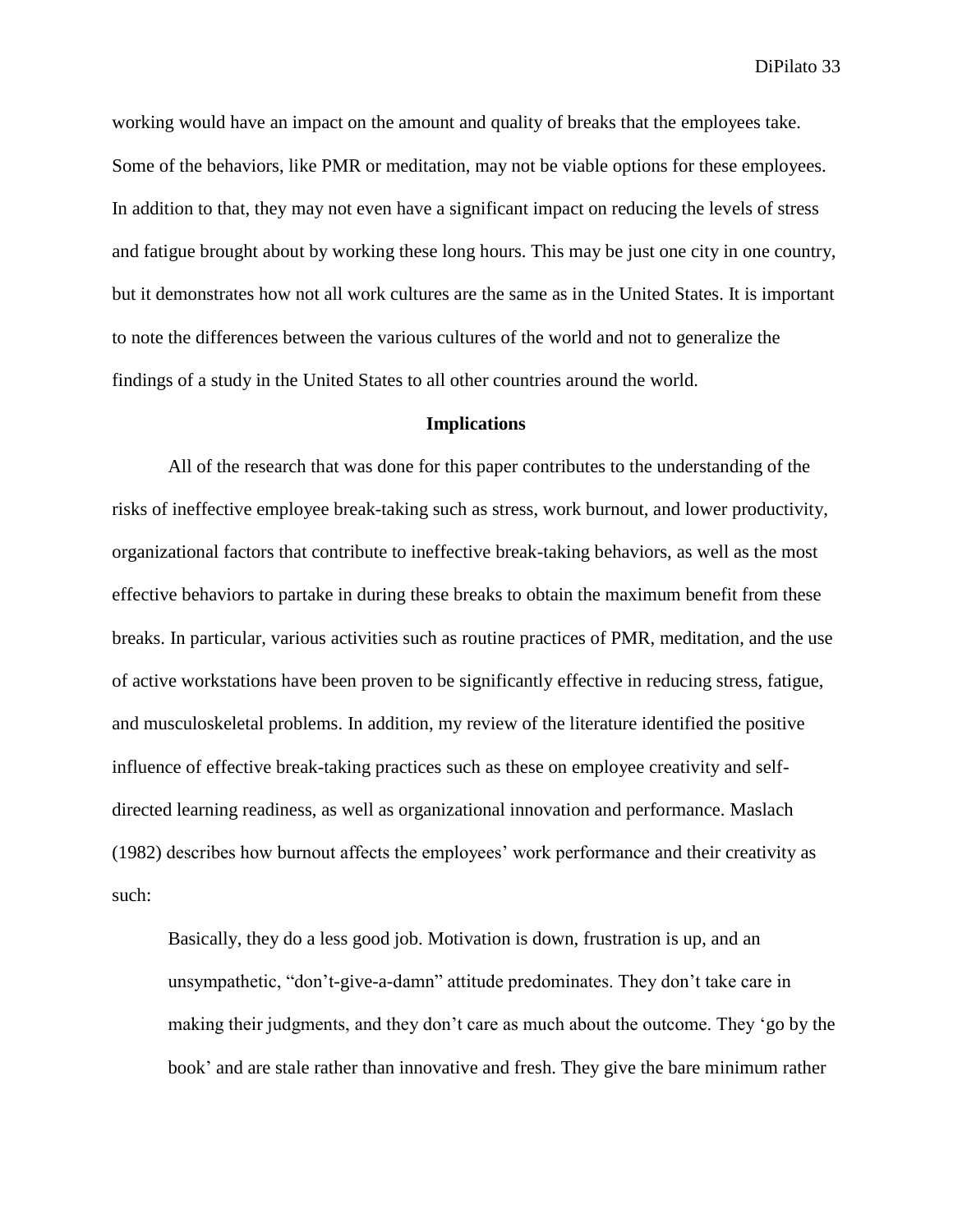than giving their all, and sometimes they give nothing at all. (p. 77)

This finding invites further study of the relationship between the most effective forms of breaktaking practices discovered to date on individual and organizational performance and innovation.

Using this knowledge going forward, companies can incorporate these behaviors and activities into their workplaces in order to benefit the employees and increase their productivity. Finally, the formation of new ideas to consider for future research helps to promote the importance, relevance, and need to study the effects of certain additional variables such as gender and culture on break-taking behaviors.

### **Conclusion**

In summary, the literature suggests that employees taking their lunch breaks in a way that allows them to temporarily disengage physically and mentally from their workload is beneficial to the employees in terms of their stress levels and overall well-being, and to organizations in terms of improved productivity, creativity, and motivation. Breaks from work are important for replenishing energy and motivation as well as improving productivity, mental and physical health. Not taking a break has consequences for employees which include exhaustion, cynicism, inefficacy, irritability, lower productivity and motivation, and in the worst case scenario, burnout.

The literature suggests that there are a number of activities that, if engaged in routinely, enable employees to benefit from effective break-taking. Doing activities during the lunch break such as PMR or meditation in addition to using an active workstation can greatly improve the employees' well-being and work performance. Work engagement can be improved by taking short respites and likely maintained by taking advantage of breaks during the workday.

Research in the area of effective lunch breaks has been sparse to date. The research reviewed points to the fact that taking lunch breaks and other breaks during the day are beneficial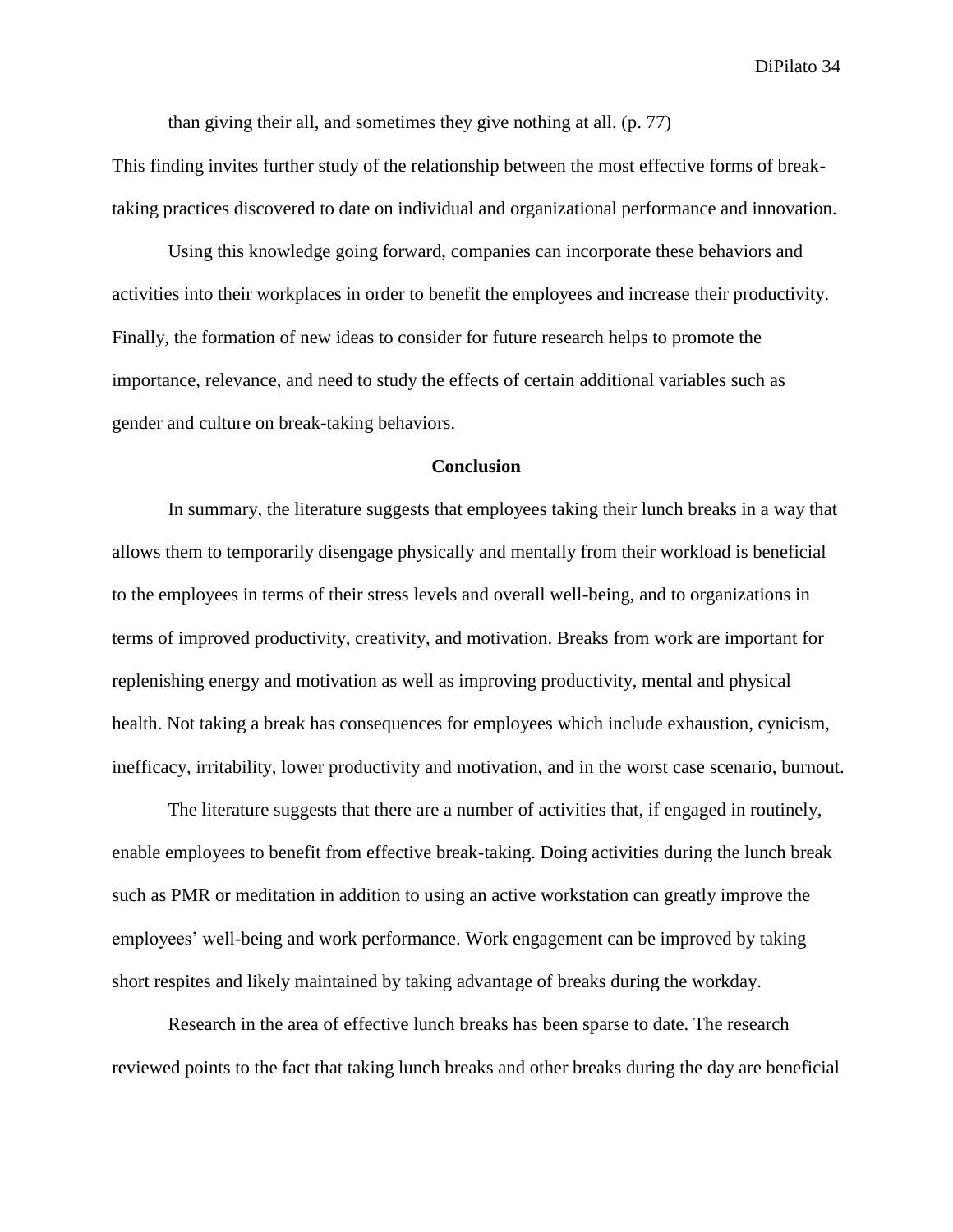to employees and the company they work for and should be used to their full potential for promoting good employee health and productivity. The empirical studies reviewed suggest that if a company is looking to do just that, then the most effective and least expensive ways to do so are to promote the use of sit-to-stand workstations in addition to providing employees with an area to practice PMR or meditation.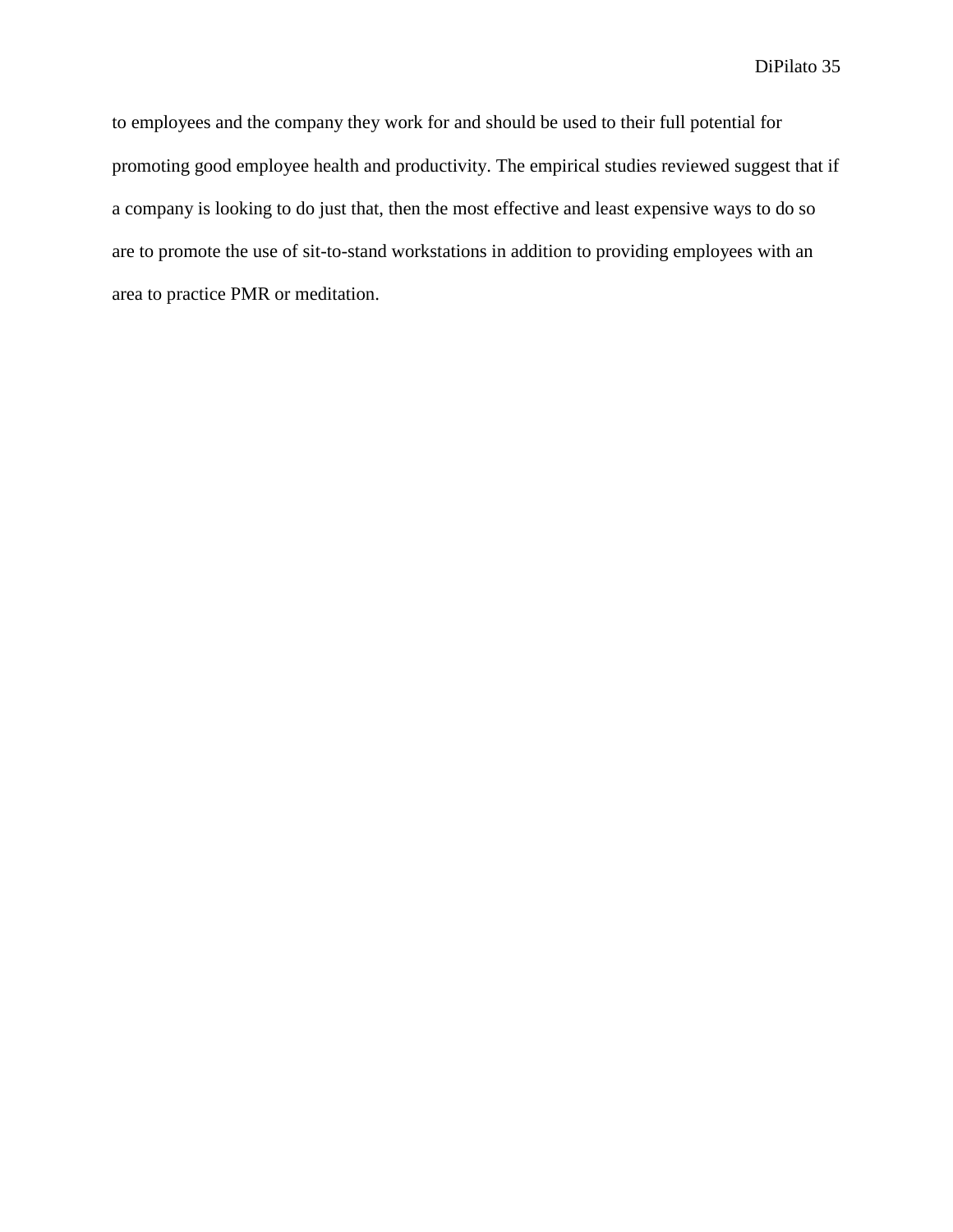#### References

- Bakker, A. B., Schaufeli, W. B., Leiter, M. P., & Taris, T. W. (2008). Work engagement: An emerging concept in occupational health psychology. *Work & Stress*, *22(3)*, 187-200.
- Davis, K. G., & Kotowski, S. E. (2015). Stand Up and Move; Your Musculoskeletal Health Depends on It. *Ergonomics in Design: The Quarterly of Human Factors Applications, 23(3)*, 9-13.
- de Beer, L. T., Pienaar, J., & Rothmann, S. (2014). Job burnout's relationship with sleep difficulties in the presence of control variables: a self-report study. *South African Journal of Psychology*, *44(4)*, 454-466.
- de Fontenelle, S., & Zinkhan, G. (1993). Gender Differences in the Perception of Leisure: A Conceptual Model. *Advances in Consumer Research, 20*, 534-540.
- Ding, X., Tang, Y.-Y., Tang, R., & Posner, M. I. (2014). Improving creativity performance by short-term meditation. *Behavioral and Brain Functions*, *10(9)*.
- Duffin, C. (2005). Lack of breaks leaves nurses burnt out. *Nursing Standard*, *20(6)*, 16.
- Hours Worked, 29 C.F.R. § 785.18-785.19(a) (2011).
- Korkki, P. (2012, June 16). To stay on schedule, take a break. *New York Times.*
- Krajewski, J., Sauerland, M., & Wieland, R. (2011). Relaxation-induced cortisol changes within lunch breaks - an experimental longitudinal worksite field study. *Journal of Occupational & Organizational Psychology*, *84(2)*, 382-394.
- Krajewski, J., Wieland, R., & Sauerland, M. (2010). Regulating strain states by using the recovery potential of lunch breaks. *Journal of Occupational Health Psychology*, *15(2)*, 131-139.
- Kühnel, J., Sonnentag, S., & Westman, M. (2009). Does work engagement increase after a short respite? The role of job involvement as a double-edged sword. *Journal of Occupational & Organizational Psychology*, *82(3)*, 575-594.